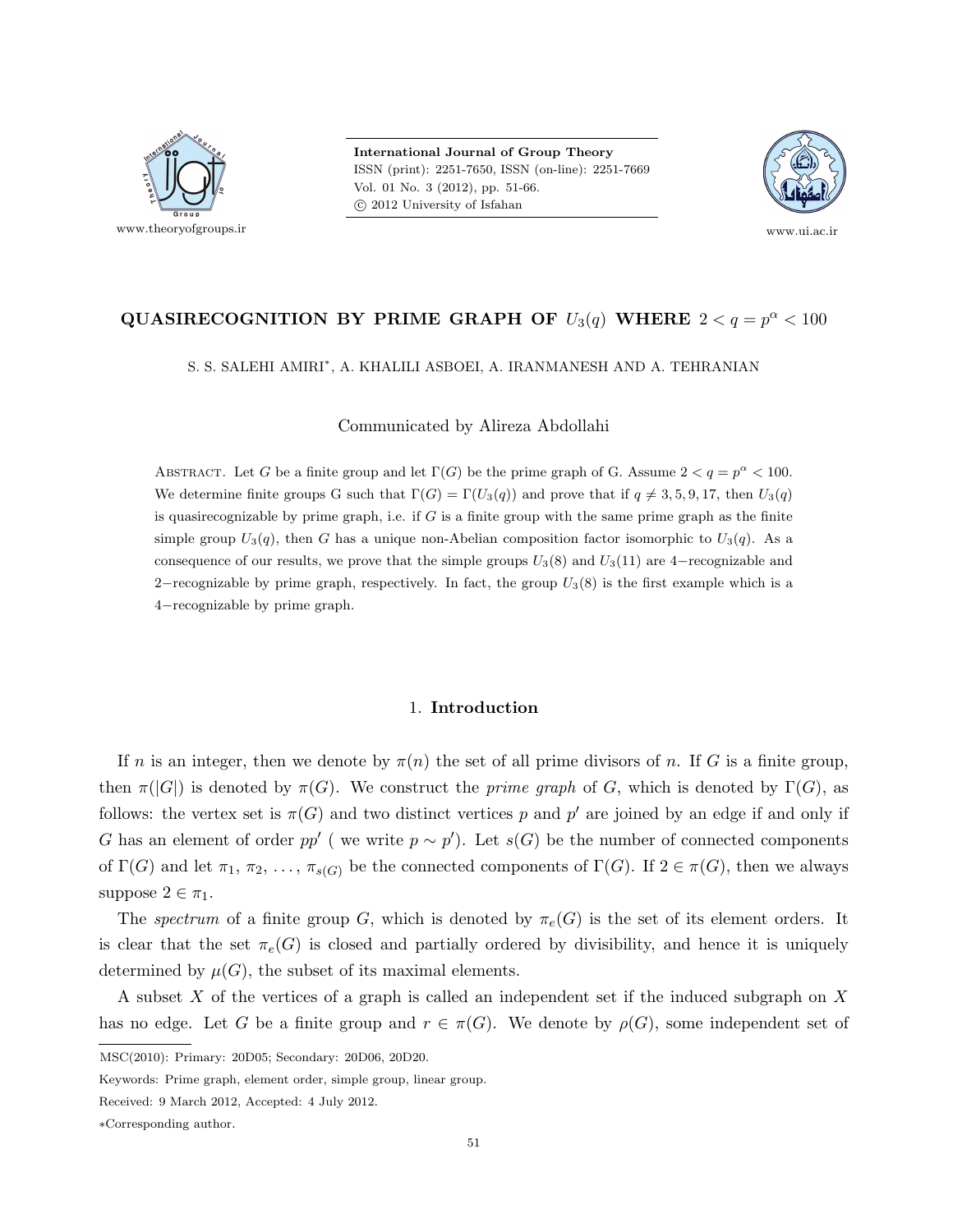vertices in  $\Gamma(G)$  with the maximal number of elements. Also some independent set of vertices in  $\Gamma(G)$ containing r with the maximal number of elements is denoted by  $\rho(r, G)$ . Also let  $t(G) = |\rho(G)|$  and  $t(r, G) = |\rho(r, G)|.$ 

Let G be a non-Abelian finite simple group. The numbers  $t(G)$  and  $t(r, G)$  have been determined in [\[38\]](#page-15-0) and [\[40\]](#page-15-1). Also for every finite non-Abelian simple group, we use of these reference for adjacency of vertices in a prime graph of the group.

A finite group G is called recognizable by spectrum, if every finite group H with  $\pi_e(G) = \pi_e(H)$  is isomorphic to  $G$ . A finite simple non-Abelian group  $P$  is called *quasirecognizable by spectrum*, if each finite group H with  $\pi_e(P) = \pi_e(H)$  has a unique non-Abelian composition factor isomorphic to P [\[3\]](#page-14-0).

A finite group G is called recognizable by prime graph, if every finite group H with  $\Gamma(G) = \Gamma(H)$ is isomorphic to G. A finite simple non-Abelian group P is called *quasirecognizable by prime graph*, if each finite group H with  $\Gamma(P) = \Gamma(H)$  has a unique nonabelian composition factor isomorphic to P [\[16\]](#page-14-1).

We denote by  $k(\Gamma(G))$  the number of isomorphism classes of the finite groups H satisfying  $\Gamma(G)$  =  $\Gamma(H)$ . A finite group G is called *n*−recognizable by prime graph if  $k(\Gamma(G)) = n$  [\[19\]](#page-14-2).

We note that quasirecognition by prime graph implies quasirecognition by spectrum, but the converse is not true in general. Also quasirecognition by prime graph is in general harder to establish than quasirecognition by spectrum, since some methods fail in the former case.

The structure of finite groups G such that  $\Gamma(G)$  is not connected has been determined by Gruenberg and Kegel (1975). Moreover it has been proved that  $s(G) \leq 6$  and all the simple groups G such that  $\Gamma(G)$  is not connected have been described in [\[12,](#page-14-3) [28,](#page-14-4) [41\]](#page-15-2).

Finite groups G satisfying $\Gamma(G) = \Gamma(H)$  have been determined, where H is one of the following groups: a sporadic simple group [\[9\]](#page-14-5), a CIT simple group [\[15\]](#page-14-6),  $PSL(2,q)$ , where  $q = p^{\alpha} < 100$  [\[14\]](#page-14-7),  $PSL(2, p)$ , where  $p > 3$  is a prime [\[17\]](#page-14-8),  $G_2(7), {}^2G_2(q)$ , where  $q = 3^{2n+1} > 3$ ,  $(n > 0)$  [\[16,](#page-14-1) [42\]](#page-15-3),  $PSL(2, q)$ [\[19,](#page-14-2) [20\]](#page-14-9),  $L_{16}(2)$  [\[21\]](#page-14-10),  $B_{p}(3)$ , where p is an odd prime [\[34\]](#page-15-4).

Also, the quasirecognizability of the following simple non-Abelian groups by their prime graphs have been obtained: Alternating group  $A_p$  where p and  $p-2$  are primes [\[18\]](#page-14-11),  $L_9(2)$  [\[22\]](#page-14-12),  $L_{10}(2)$  [\[23\]](#page-14-13),  ${}^{2}F_{4}(q)$ , where  $q = 2^{2m+1}$  for some  $m \ge 1$  [\[1\]](#page-13-0),  ${}^{2}D_{p}(3)$ , where  $p = 2^{n} + 1 \ge 5$  is a prime [\[4\]](#page-14-14),  $C_{n}(2)$ , where  $n \neq 3$  is odd [\[6\]](#page-14-15),  $L_n(2)$  and  $U_n(2)$ , where  $n \geq 17$  [\[25\]](#page-14-16).

In [\[7\]](#page-14-17), there is the following problem:

**Problem:** If  $m \geq 3$  is a natural number, is there a finite simple group G such that  $k(\Gamma(G)) = m$ ?

In this paper, we give a positive answer to this problem for  $m = 4$ . In fact, we prove that the group  $U_3(8)$  is 4–recognizable by prime graph, and therefore this group is the first group which has this property. Also we determine finite groups G such that  $\Gamma(G) = \Gamma(U_3(q))$ , where  $2 < q = p^{\alpha} < 100$ is a prime power. As a consequence of our results, we prove that if  $q \neq 3, 5, 9, 17$ , then  $U_3(q)$  is quasirecognizable by prime graph and the simple group  $U_3(11)$  is 2−recognizable by prime graph. In fact, the main theorem of our paper is as follow: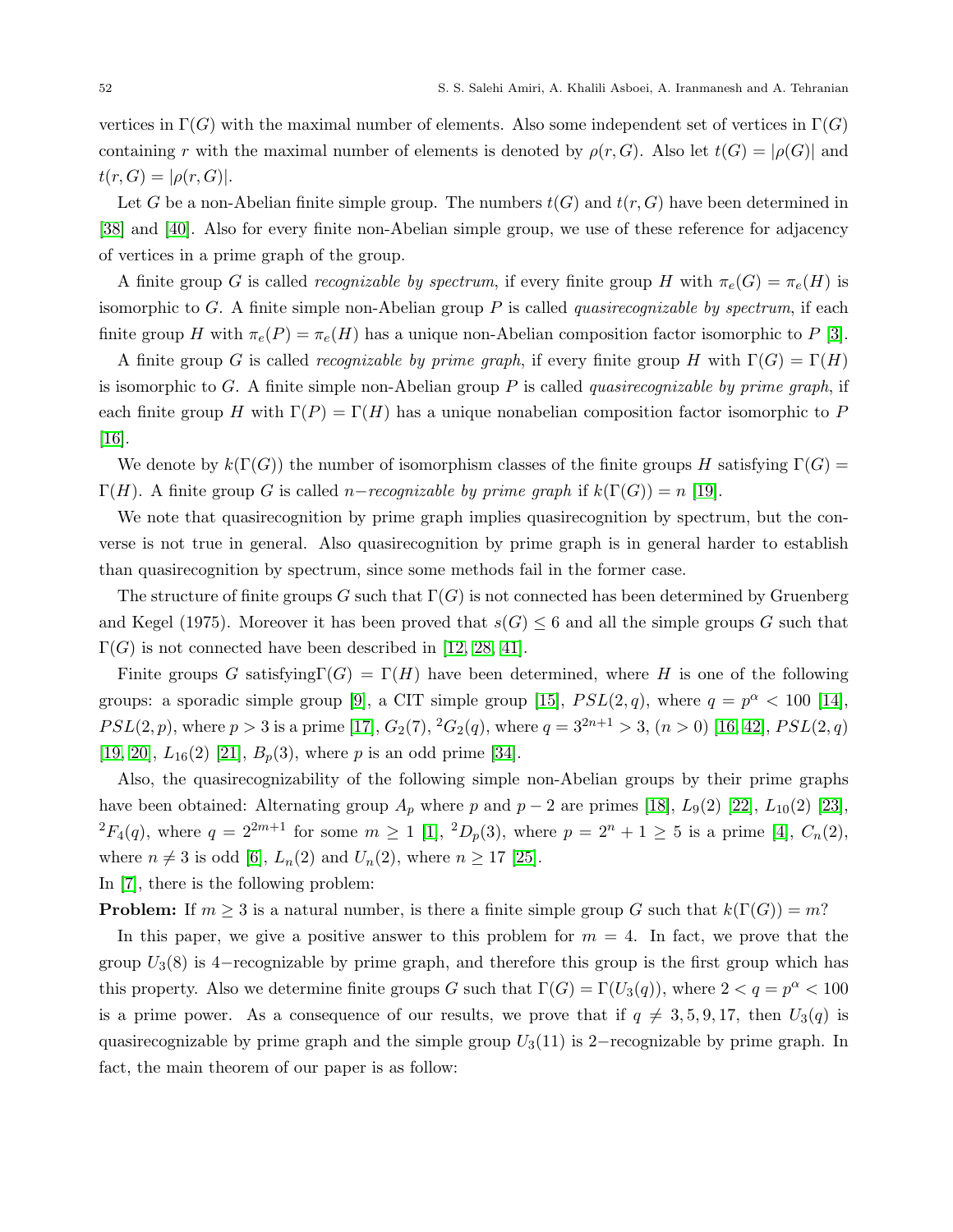**Main Theorem.** Let  $q = p^{\alpha}$  be a prime power,  $U = U_3(q)$ , where  $2 < q = p^{\alpha} < 100$  and G be a finite group satisfying  $\Gamma(G) = \Gamma(U)$ . Then G is one of the groups in 2nd column of Table 2 and Table 3 ( $\overline{G}$  means  $G/O_{\pi}(G)$ ).

We denote by  $(a, b)$  the greatest common divisor of positive integers a and b. If G is a finite group, then we denote by  $P_q$  a Sylow q-subgroup of G. Let  $\pi$  be a set of prime numbers and let G be a finite group. Then G has unique largest normal  $\pi-$  subgroup, which is denote by  $O_{\pi}(G)$  and called the  $\pi$ − radical of G. In fact,  $O_{\pi}(G)$  contains every normal  $\pi$ −subgroup of G. All further unexplained notations are standard and refer to [\[5\]](#page-14-18).

## 2. Preliminary Results

We first quote some remarks and lemmas that are used in deducing the main theorem of this paper.

**Remark 2.1.** Let G be a finite group and K be a normal subgroup of G. If  $p \sim q$ in  $\Gamma(G/K)$ , then  $p \sim q$  in  $\Gamma(G)$ . In fact if  $xK \in G/K$  has order pq, then there is a power of x which has order pq.

**Remark 2.2.** We know that  $\mu(L_2(q)) = \{p, (q-1)/d, (q+1)/d\}$ , where  $q = p^{\alpha}$  and  $d = (2, q-1)$ , [\[11\]](#page-14-19) (page. 213). By [\[32\]](#page-15-5),  $\Gamma(U_3(q))$  has two connected components:  $\pi_1(G) = \pi(p(q^2 - 1))$  and  $\pi_2(G)$  $\pi((q^3+1)/(q+1)(3,q+1)).$  Also the set of element orders  $U_3(q)$ , can be found in [\[2\]](#page-14-20) and [\[30\]](#page-15-6); we have:

$$
\mu(U_3(q)) = \begin{cases} \n\{q+1, \frac{1}{3}p(q+1), \frac{1}{3}(q^2-1), \frac{1}{3}(q^2-q+1)\} & \text{if} \quad d=3, \\
\{p(q+1), (q^2-1), (q^2-q+1)\} & \text{if} \quad d=1,\n\end{cases}
$$

where  $q = p^{\alpha}$  is odd number and  $d = (3, q + 1)$ , and

$$
\mu(U_3(2^n)) = \begin{cases} \{4, 2^n + 1, \frac{2}{3}(2^n + 1), \frac{1}{3}(2^{2n} - 1), \frac{1}{3}(2^{2n} - 2^n + 1)\} & \text{if} \quad d = 3, \\ \{4, 2(2^n + 1), 2^{2n} - 1, 2^{2n} - 2^n + 1\} & \text{if} \quad d = 1, \\ \text{where } d = (3, 2^n + 1). & \text{otherwise} \end{cases}
$$

**Remark 2.3.** Let p be a prime number and  $(a, p) = 1$ . Let  $k \ge 1$  be the smallest positive integer such that  $a^k \equiv 1 \pmod{p}$ . Then k is called the order of a with respect to p and we assume that  $\text{ord}_p(a) = k$ . Obviously by the Fermat little theorem  $\mathrm{ord}_p(a) \mid (p-1)$ . Also, if  $a^n \equiv 1 \pmod{p}$ , then  $\mathrm{ord}_p(a) \mid n$ .

**Lemma 2.4.** [\[35\]](#page-15-7) Let G be a nonsolvable complement of a Frobenius group. Then G has a normal subgroup  $G_0=SL(2,5)\times Z$ , such that  $|G:G_0|\leq 2$ ,  $\pi(Z)\cap \{2,3,5\}=\emptyset$  and the Sylow subgroups of Z are cyclic.

**Lemma 2.5.** [\[37\]](#page-15-8) Let G be a finite Frobenius group with kernel K and complement C. Then

- $(1)$  K is nilpotent,
- (2) The Sylow p-subgroups of C are cyclic if  $p > 2$  and cyclic or generalized quaternion if  $p = 2$ .

Using [\[41,](#page-15-2) Theorem A], we can conclude that the following lemma:

**Lemma 2.6.** A finite group G with disconnected prime graph  $\Gamma(G)$  satisfies one of the following conditions: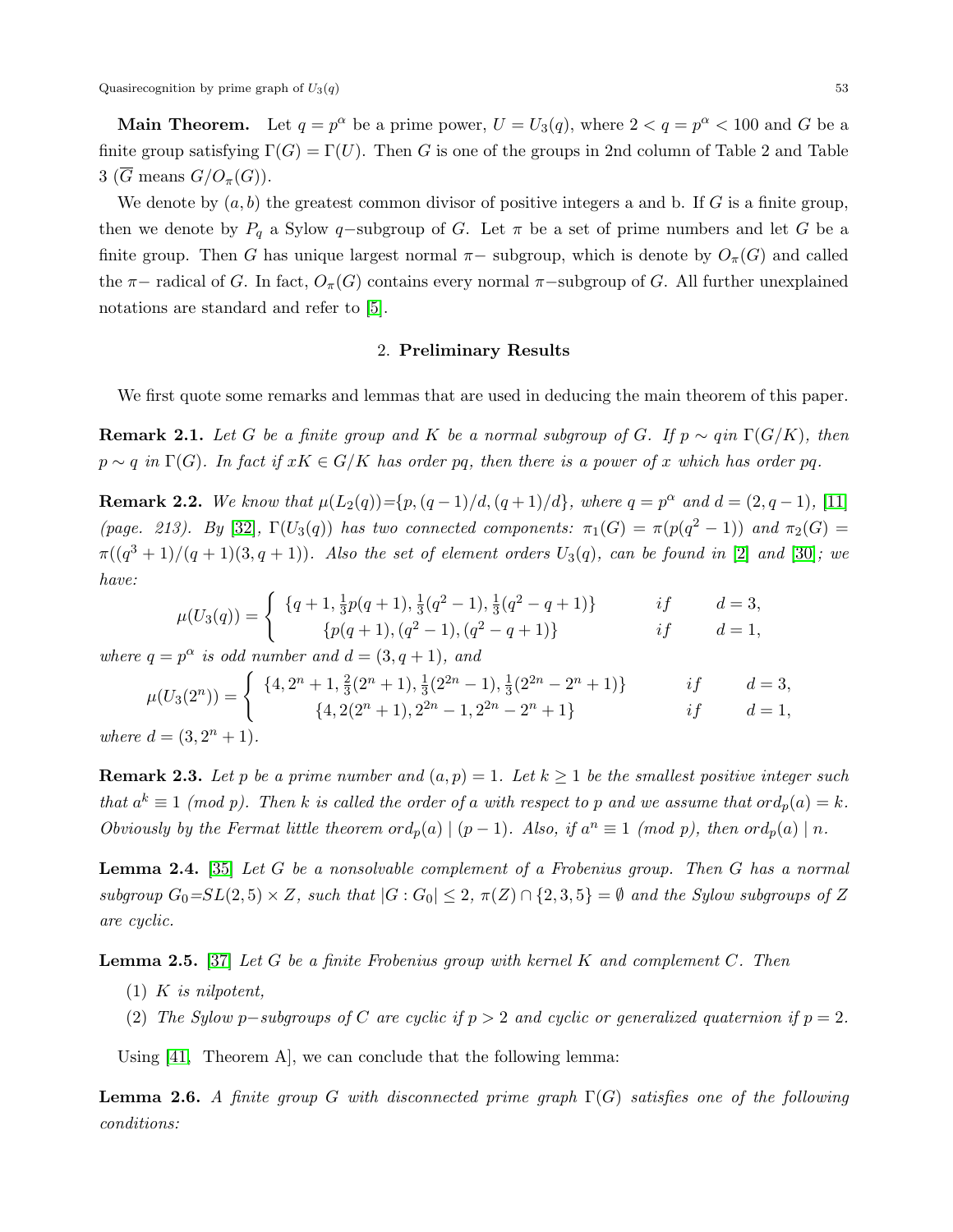- $(1)$   $s(G) = 2$ ,  $G = KC$  is a Frobenius group with kernel K and complement C, and the two connected components of  $\Gamma(G)$  are  $\pi(K)$  and  $\pi(C)$ . Moreover, K is nilpotent, and hence  $\pi(K)$ is a complete graph. If C is solvable then  $\Gamma(C)$  is complete; otherwise, 2, 3,  $5 \in \pi(G)$  and  $\pi(C)$ can be obtained from the complete graph with vertex set  $\pi(C)$  by removing the edge 3 ~ 5.
- (2)  $s(G) = 2$  and G is a 2-Frobenius group, i.e,  $G = ABC$ , where A and AB are normal subgroups of  $G, B$  is a normal subgroup of  $BC$ , and  $AB$  and  $BC$  are Frobenius groups. The two connected components of  $\Gamma(G)$  are complete graphs  $\Gamma(AC)$  and  $\Gamma(B)$ .
- (3) There exists a finite non-Abelian simple group S such that  $S \leq \overline{G} = G/K \leq Aut(S)$ , where K is a nilpotent normal subgroup of G; furthermore K and  $\overline{G}/S$  are trivial or  $\pi_1$ -groups,  $s(S) \geq s(G)$ , and for every  $2 \leq i \leq s(G)$ , there exists  $2 \leq j \leq s(S)$  such that  $\pi_i(G) = \pi_i(S)$ .

**Remark 2.7.** A 2-Frobenius group is solvable and the above lemma implies that  $t(G) = 1$  or 2 for a solvable group.

**Lemma 2.8.** [\[39\]](#page-15-9) Let G be a finite group with  $t(G) \geq 3$  and  $t(2, G) \geq 2$ . Then the following hold:

- (1) There exists a finite non-Abelian simple group S such that  $S \leq \overline{G} = G/K \leq Aut(S)$  for a maximal normal soluble subgroup K of G.
- (2) For every independent subset  $\rho$  of  $\pi(G)$  with  $|\rho| \geq 3$  at most one prime in  $\rho$  divides the product  $|K|.|\overline{G}/S|$ . In particular,  $t(S) \geq t(G) - 1$ .
- (3) One of the following holds:
	- (a) every prime  $r \in \pi(G)$  nonadjacent to 2 in  $\Gamma(G)$  does not divide the product  $|K|$ .  $|\overline{G}/S|$ ; in particular,  $t(2, S) \geq t(2, G);$
	- (b) there exists a prime  $r \in \pi(K)$  nonadjacent to 2 in  $\Gamma(G)$ ; in which case  $t(G) = 3$ ,  $t(2, G) =$ 2, and  $S \cong A_7$  or  $A_1(q)$  for some odd q.

**Remark 2.9.** Note that the condition of Lemma 2.8, implies an insolubility of G, and so by the Feit-Thompson Theorem, it is not necessary to assume in the hypotheses of above theorem, G is of even order.

**Lemma 2.10.** [\[34\]](#page-15-4) Let G be a finite group such that  $s(G) \geq 2$  and K be a normal  $\pi_1$ -subgroup of G. Let S be a finite simple group such that  $S \le G/K$  and S is not a  $\pi_1$ -group. If  $K \neq 1$ , and S contains a Frobenius subgroup with kernel F and a cyclic complement C such that  $(|F|, |K|) = 1$ , then  $r|C| \in \pi_e(G)$ , for every prime divisor r of |K|.

**Lemma 2.11.** [\[26\]](#page-14-21) Let G be a group with disconnected prime graph, such that  $t(G) \geq 3$ . Also let K be the maximal normal solvable subgroup of G. Then K is a nilpotent  $\pi_1$  group.

**Lemma 2.12.** [\[43\]](#page-15-10) There are a total of 1972 isomorphism types of finite non-Abelian simple groups G such that all prime divisors of  $|G|$  do not exceed 1000.

The groups from Lemma 2.12, are listed in Tables  $1 - 4$  of [\[43\]](#page-15-10).

Let t > 1 and n be natural numbers and let  $\varepsilon \in \{+, -\}$ . If there exists a prime that divides  $t^n - (\varepsilon 1)^n$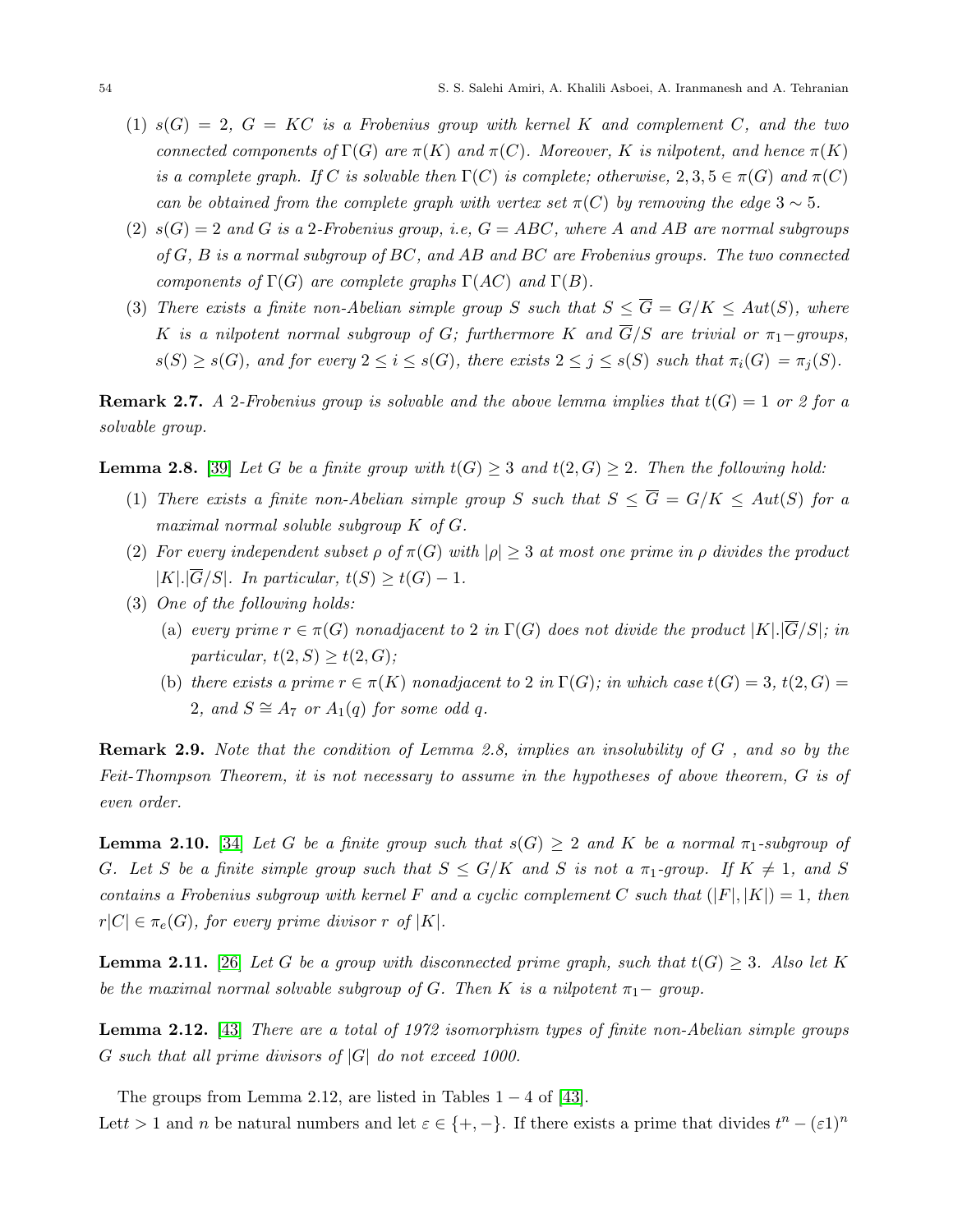and does not divide  $t^i - (\varepsilon 1)^i$  for  $1 \leq i < n$ , then we denote this prime by  $t_{[\varepsilon n]}$  and call it a primitive divisor of  $t^n - (\varepsilon 1)^n$ . A primitive divisor need not be exist, nor be unique. The following lemma generalizes Zsigmondy's theorem:

**Lemma 2.13.** [\[33\]](#page-15-11) Let  $t, n > 1$  be natural numbers. Then, for all  $\varepsilon \in \{+, -\}$ , there exists a primitive divisor  $t_{\lbrack \varepsilon n \rbrack}$  of  $t^n - (\varepsilon 1)^n$  except in the following cases:

- (1)  $\varepsilon = +$ ,  $n = 6$ ,  $t = 2$ ;
- (2)  $\varepsilon = +$ ,  $n = 2$  and  $t = 2<sup>l</sup> 1$  for some  $l \ge 2$ ;
- (3)  $\varepsilon = -$ ,  $n = 3$ ,  $t = 2$ ;
- (4)  $\varepsilon = -$ ,  $n = 2$  and  $t = 2<sup>l</sup> + 1$  for some  $l > 0$ .

In the next lemma we write  $L_n^{\varepsilon}(q)$ , where  $\varepsilon \in \{+, -\}, L_n^+(q) = L_n(q)$  and  $L_n^-(q) = U_n(q)$ .

**Lemma 2.14.** [\[33\]](#page-15-11) Suppose that  $L_n^{\varepsilon}(q)$  is a simple group for some natural numbers n and q and that the primitive prime divisor  $r = q_{[\varepsilon n]}$  of  $q^n - (\varepsilon 1)^n$  exists. Then  $L_n^{\varepsilon}(q)$  contains a Frobenius subgroup whose kernel is of order r and cyclic complement is of order n. Moreover, if n is odd or q is even, then such a Frobenius subgroup exists in  $SL_n^{\varepsilon}(q)$ .

**Lemma 2.15.** Let  $q = p^{\alpha}$  be a prime power and  $U = U_3(q)$ , where  $2 < q < 100$ . If S is a non-Abelian simple group such that  $\Gamma(S)$  is a subgraph of  $\Gamma(U)$  and there exists  $i \geq 2$  such that  $\pi_2(U) = \pi_i(S)$ , then S is one of the groups in the 2nd column of Table 1.

In Table 1, X is one of the non-Abelian simple groups  $U_3(q)$  such that  $2 < q = p^{\alpha} < 100$  is a prime power and  $q \neq 3, 5, 19, 23$ .

Proof. For every finite non-Abelian simple group, we use [\[38\]](#page-15-0) and [\[40\]](#page-15-1) for adjacency of vertices in a prime graph of the group. If  $q \neq 67, 71, 79, 81$  and 83, then  $\pi(U_3(q)) \subseteq \{2, 3, ..., 997\}$ . So the result follows from Lemma 2.12. Now suppose that  $q = 67$  and S is a non-Abelian simple group such that  $\{2,4423\} \subseteq \pi(S) \subseteq \{2,3,11,17,67,4423\}$ . According to the classification of the finite simple groups we consider the following cases:

case 1. S is isomorphic to an alternating group. Since  $4423 \mid |S|$  and  $5 \nmid |S|$ , we get a contradiction. case 2. S is isomorphic to a sporadic simple group. Since  $4423 \nmid |S|$ , we get a contradiction.

case 3. S is isomorphic to a simple group of Lie type. We use the list of orders of these groups given in [\[5\]](#page-14-18). If S is defined over the field  $F_q$  where  $q = p^m$ , then since  $p \mid |S|$  we must have  $p = 2, 3, 11, 17, 67$ or 4423. We note that  $\pi(S)$  contains all prime divisors of  $q^2 - 1$ , except  ${}^2B_2(q)$ , where  $q = 2^{2m+1}$ . If  $p = 4423$ , then  $7 \in \pi(4423^2 - 1) \subseteq \pi(q^2 - 1)$ , which is a contradiction. So  $p \neq 4423$ . Similarly, we can see  $p \neq 11$ .

If  $p = 2$ , then max  $\{ord_r(2) \mid r \in \{3, 11, 17, 67, 4423\}\} = 737$  and we have  $2m \le 737$ , for otherwise  $2^{2m} - 1 = q^2 - 1$  would be divisible by a prime not in  $\pi(S)$  by Lemma 2.13. Hence  $m \leq 368$ . We observe that m is odd, since otherwise  $2^m \equiv \pm 1 \pmod{5}$  and 5 divides  $q^2 - 1 = (2^m - 1)(2^m + 1)$ , which is a contradiction. Since  $2^3 - 1 = 7$ , then  $3 \nmid m$ . The relations  $2^2 - 1 = 3$ ,  $2^4 + 1 = 17$ ,  $11 \mid 2^{10} - 1$ and Lemma 2.13, imply that  $m \in \{1, 33\}$ . Since 3 | 33, then  $m = 1$  and we don't obtain a possibility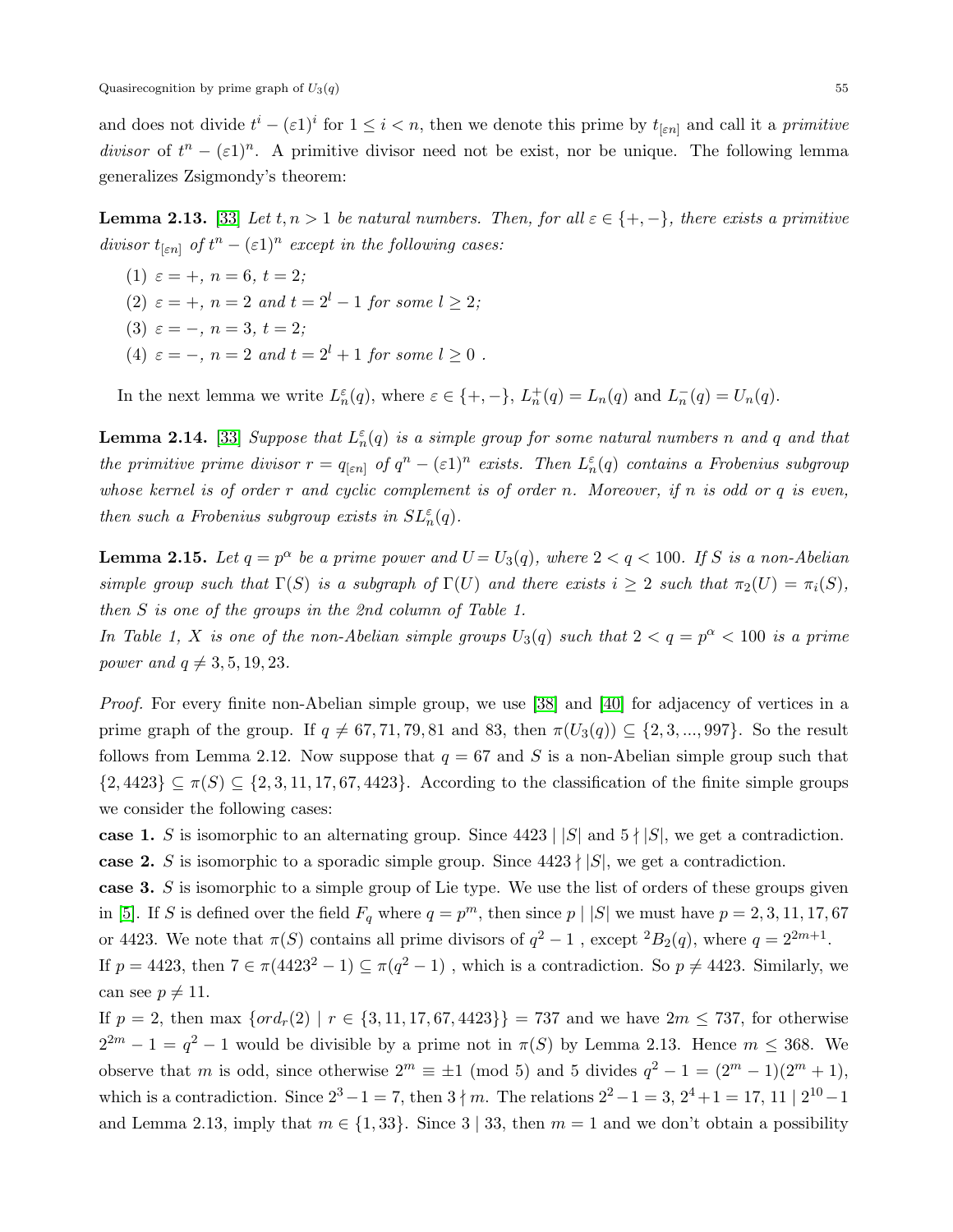in this case.

If  $p = 3$ , then max  $\{ord_r(3) \mid r \in \{2, 11, 17, 67, 4423\}\} = 4422$ . As the above, m does not exceed 2211 and is odd. Furthermore,  $3 \nmid m$ , since otherwise  $13 \in \pi(3^3 - 1) \subseteq \pi(3^m - 1)$ . It is easy to see  $m \in \{1, 8, 11, 2211\}$ . Since  $2 \mid 8, 3 \mid 2211$  and  $23 \mid 3^{11} - 1$ , then  $m = 1$  and there is no possibility in this case.

If  $p = 17$ , then max  $\{ord_r(17) \mid r \in \{2, 3, 11, 67, 4423\}\} = 1474$ . So similar to the previous case, there is no possibility in this case as well.

If  $p = 67$ , then max  $\{ord_r(67) \mid r \in \{2, 3, 11, 17, 4423\}\} = 6$ . So  $m \leq 3$ . Since  $5 \mid 67^2 + 1$  and  $7 \mid 67^3 - 1$ , then  $m = 1$  and the only possibility is  $S \cong U_3(67)$ . Similarly, we get our results for  $q = 71, 79, 81$  and  $83.$ 

| H                | $\mathcal{S}$                                            |
|------------------|----------------------------------------------------------|
| $U_3(3)$         | $L_2(7), L_2(8), U_3(3)$                                 |
| $U_3(5)$         | $L_2(7), L_2(8), U_3(3), A_7, L_2(49),$                  |
|                  | $L_3(4)$ , $U_3(5)$ , $U_4(3)$                           |
| $U_3(19)$        | $L_2(7), L_2(8), U_3(3), A_7, L_2(49),$                  |
|                  | $L_3(4)$ , $U_3(5)$ , $U_4(3)$ , $A_8$ , $A_9$ , $J_2$ , |
|                  | $S_4(7), S_6(2), O_8^+(2), U_3(19)$                      |
| $U_3(23)$        | $L_3(3), U_3(23)$                                        |
| $\boldsymbol{X}$ | Y                                                        |

Table 1.

**Corollary 2.16.** Let  $U = U_3(q)$ , where  $2 < q < 100$  and S be a finite simple group such that  $\Gamma(S) = \Gamma(U)$ . Then S is isomorphic to U.

*Proof.* Straightforward from Lemma 2.15. □

In the following, we give the structure of the group of outer automorphisms of the group  $U_n(q)$ .

**Lemma 2.17.** [\[27\]](#page-14-22) Let  $n \geq 3$ , and  $q = p^f$ . Then  $Out(U_n(q)) \cong \mathbb{Z}_{(n, q+1)} : \mathbb{Z}_{2f}$ .

By the above Lemma, we conclude that  $Out(U_3(q)) \cong \mathbb{Z}_{(3, q+1)} : \mathbb{Z}_{2f}$ .

**Lemma 2.18.** [\[29\]](#page-15-12) Let  $U_3(q) < G \leq Aut(U_3(q))$ , then  $\Gamma(G)$  is not connected if and only if  $G/U_3(q) \cong$  $\langle \gamma \rangle$ , where  $\gamma$  is a filed automorphism.

By the above lemma, if  $(3, q + 1) = 3$ , then  $U_3(q).3$  has a connected prime graph. So  $\Gamma(U_3(q).3)$  is not equal to  $\Gamma(U_3(q))$ .

**Lemma 2.19.** [\[36\]](#page-15-13) Let G be a finite group and K a nontrivial normal p-subgroup, for some prime p, and set  $U = G/K$ . Suppose that U contains an element x of order m coprime to p such that  $\langle \varphi|_{\langle x \rangle}, 1|_{\langle x \rangle} \rangle > 0$  for every Brauer character  $\varphi$  of (an absolutely irreducible representation of) U in characteristic p. Then G contains elements of order pm.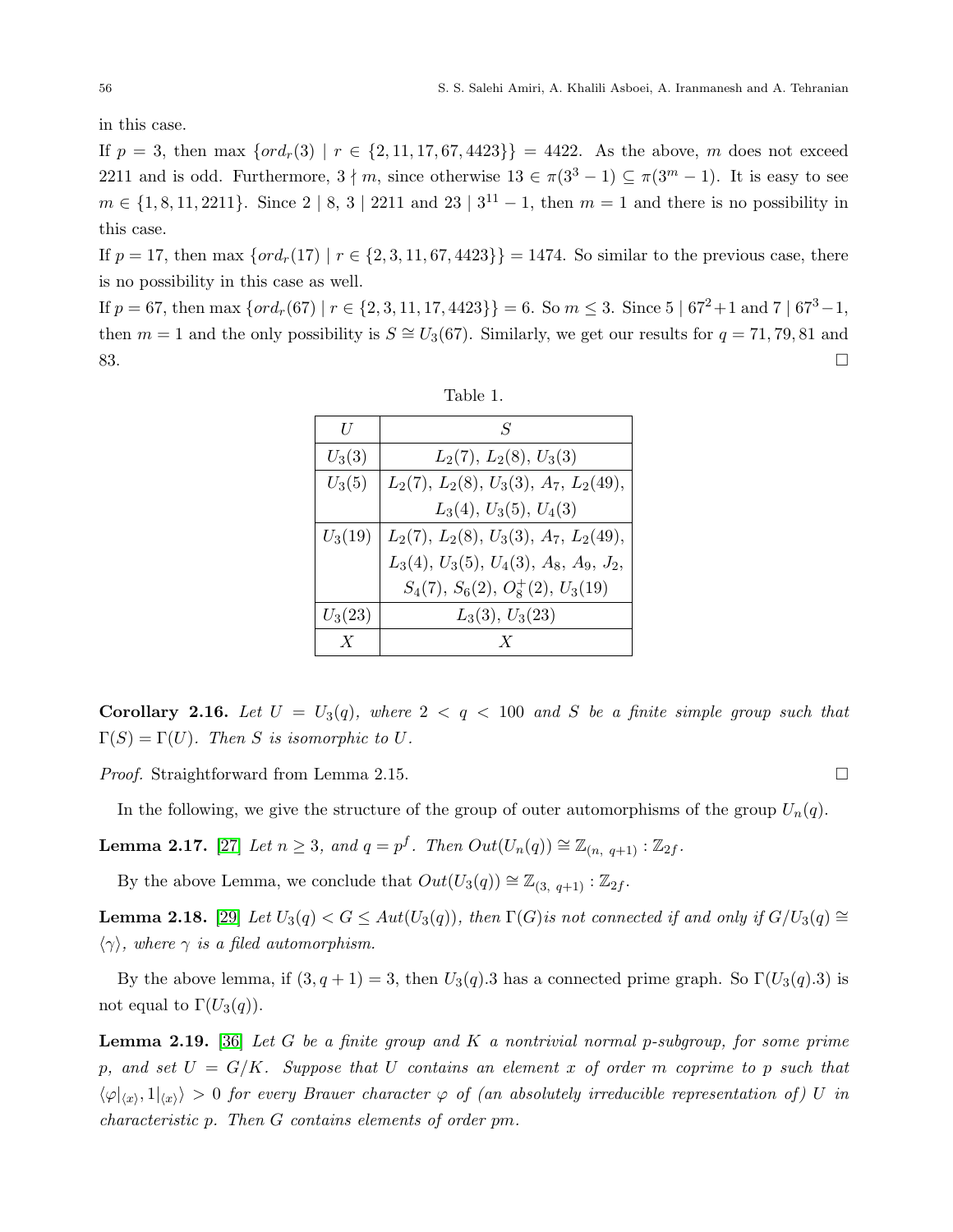## 3. Proof of the Main Theorem

We now prove the theorem stated in the introduction. Let G be a finite group such that  $\Gamma(G)$  =  $\Gamma(U_3(q))$ , where  $2 < q = p^{\alpha} < 100$ . By [\[38\]](#page-15-0), we have  $3 \leq t(G) \leq 4$  and  $t(2, G) \geq 2$ , except for  $q = 3, 9, 17$ . So at first, we consider these cases separately.



| H         | G or $\overline{G} = G/O_{\pi}(G)$                                                    |
|-----------|---------------------------------------------------------------------------------------|
| $U_3(3)$  | $G$ is solvable Frobenius or 2-Frobenius group, or                                    |
|           | $\overline{G} \cong L_2(7), L_2(7).2, L_2(8), L_2(8).3,$                              |
|           | $U_3(3)$ or $U_3(3).2$ , where $\pi \subseteq \{2,3\}$                                |
| $U_3(9)$  | $G$ is solvable Frobenius or 2-Frobenius group, or                                    |
|           | $\overline{G} \cong U_3(9), U_3(9).2$ or $U_3(9).4$ , where $\pi \subseteq \{2,3,5\}$ |
| $U_3(17)$ | $G$ is solvable Frobenius or 2-Frobenius group, or                                    |
|           | $\overline{G} \cong U_3(17)$ or $U_3(17).2$ , where $\pi \subseteq \{2,3,17\}$        |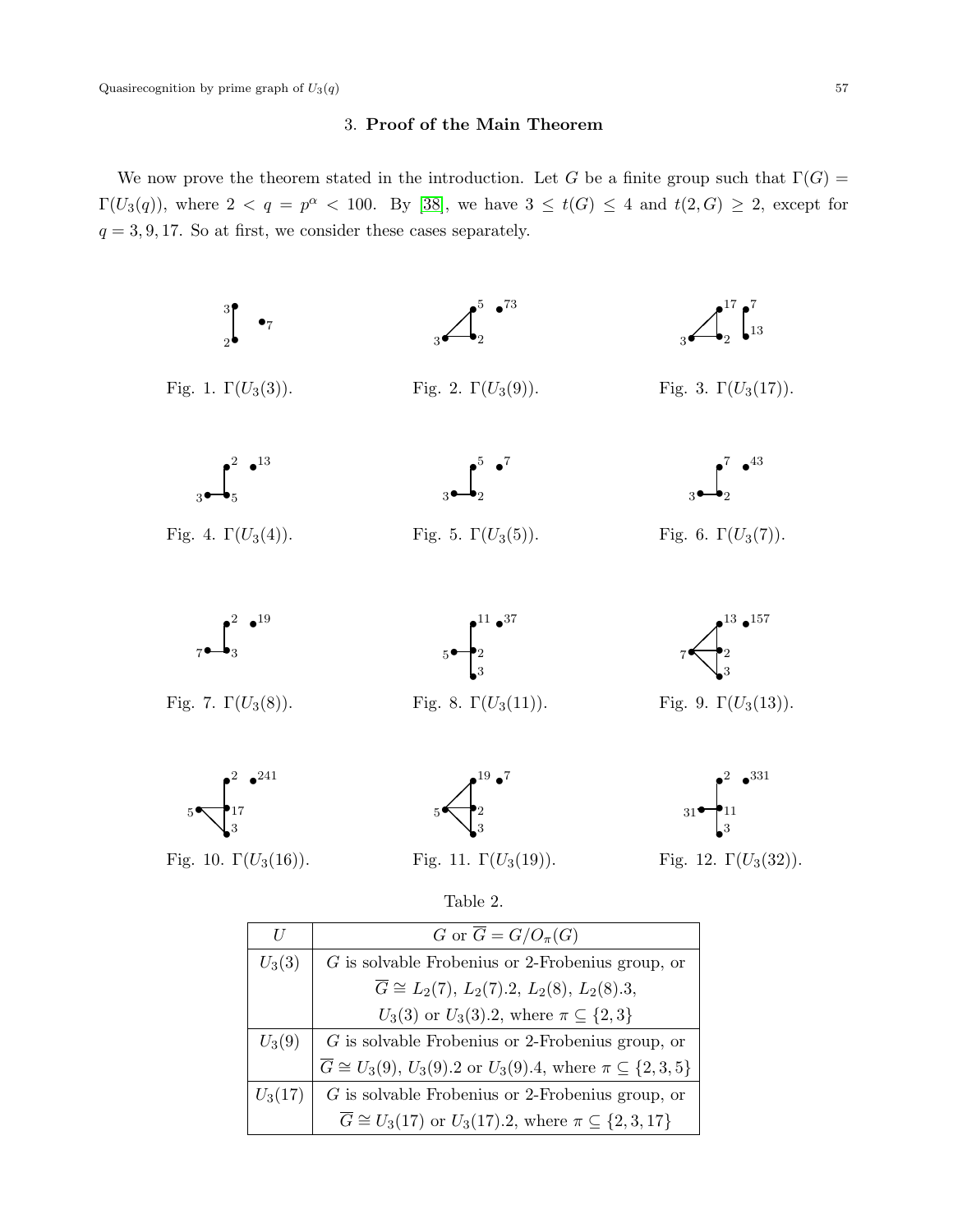| Table 3. |
|----------|
|----------|

| U         | G or $\overline{G} = G/O_{\pi}(G)$                                                                 |
|-----------|----------------------------------------------------------------------------------------------------|
| $U_3(4)$  | $\overline{G} \cong U_3(4)$ , where $\pi \subseteq \{5\}$                                          |
| $U_3(5)$  | $\overline{G} \cong A_7$ or $A_7.2$ , where $\pi \subseteq \{2,3\},\$                              |
|           | $G \cong L_2(49).2_1$ or $L_2(49).2_3$ ,                                                           |
|           | $\overline{G} \cong L_3(4), L_3(4).2_1, L_3(4).2_3$ or $L_3(4).6$ , where $\pi \subseteq \{2,3\},$ |
|           | $\overline{G} \cong U_3(5)$ or $U_3(5).2$ , where $\pi \subseteq \{2\},\$                          |
|           | $\overline{G} \cong U_4(3), U_4(3).2_2$ or $U_4(3).2_3$ , where $\pi \subseteq \{2,3\}$            |
| $U_3(7)$  | $G \cong U_3(7)$ or $U_3(7).2$ , where $\pi \subseteq \{2\}$                                       |
| $U_3(8)$  | $G \cong U_3(8), U_3(8).3_1, U_3(8).3_3$ , or $U_3(8).6$                                           |
| $U_3(11)$ | $G \cong U_3(11)$ or $U_3(11).2$                                                                   |
| $U_3(13)$ | $\overline{G} \cong U_3(13)$ or $U_3(13).2$ , where $\pi \subseteq \{2,7\}$                        |
| $U_3(16)$ | $\overline{G} \leq U_3(16) \text{.} \mathbb{Z}_8$ , where $\pi \subseteq \{17\}$                   |
| $U_3(19)$ | $\overline{G} \cong U_3(19)$ or $U_3(19)$ .2, where $\pi \subseteq \{2,5\}$                        |
| $U_3(23)$ | $\overline{G} \cong U_3(23)$ or $U_3(23).2$ , where $\pi \subseteq \{2\}$                          |
| $U_3(25)$ | $G \leq U_3(25)\mathcal{Z}_4$ , where $\pi \subseteq \{2, 13\}$                                    |
| $U_3(27)$ | $G \leq U_3(27) \text{.} \mathbb{Z}_6$ , where $\pi \subseteq \{2,3,5\}$                           |
| $U_3(29)$ | $G \cong U_3(29)$ or $U_3(29).2$ , where $\pi \subseteq \{2, 5\}$                                  |
| $U_3(31)$ | $G \cong U_3(31)$ or $U_3(31).2$ , where $\pi \subseteq \{2\}$                                     |
| $U_3(32)$ | $\overline{G} \leq U_3(32) \cdot (\mathbb{Z}_3 : \mathbb{Z}_{10}),$ where $\pi \subseteq \{11\}$   |
| $U_3(37)$ | $G \cong U_3(37)$ or $U_3(37).2$ , where $\pi \subseteq \{2, 19\}$                                 |
| $U_3(41)$ | $G \cong U_3(41)$ or $U_3(41).2$ , where $\pi \subseteq \{2, 7\}$                                  |
| $U_3(43)$ | $G \cong U_3(43)$ or $U_3(43).2$ , where $\pi \subseteq \{2, 11\}$                                 |
| $U_3(47)$ | $G \cong U_3(47)$ or $U_3(47).2$ , where $\pi \subseteq \{2\}$                                     |
| $U_3(49)$ | $G \leq U_3(49) \mathbb{Z}_4$ , where $\pi \subseteq \{2,5\}$                                      |
| $U_3(53)$ | $G \cong U_3(53)$ or $U_3(53).2$ , where $\pi \subseteq \{2,3\}$                                   |
| $U_3(59)$ | $\overline{G} \cong U_3(59)$ or $U_3(59).2$ , where $\pi \subseteq \{2,5\}$                        |
| $U_3(61)$ | $\overline{G} \cong U_3(61)$ or $U_3(61)$ .2, where $\pi \subseteq \{2,31\}$                       |
| $U_3(64)$ | $\overline{G} \leq U_3(64) \cdot \mathbb{Z}_{12}$ , where $\pi \subseteq \{5, 13\}$                |
| $U_3(67)$ | $\overline{G} \cong U_3(67)$ or $U_3(67)$ .2, where $\pi \subseteq \{2, 17\}$                      |
| $U_3(71)$ | $\overline{G} \cong U_3(71)$ or $U_3(71)$ .2, where $\pi \subseteq \{2,3\}$                        |
| $U_3(73)$ | $G \cong U_3(73) \text{ or } U_3(73).2$ , where $\pi \subseteq \{2,37\}$                           |
| $U_3(79)$ | $\overline{G} \cong U_3(79)$ or $U_3(79)$ . 2, where $\pi \subseteq \{2, 5\}$                      |
| $U_3(81)$ | $\overline{G} \leq U_3(81).\mathbb{Z}_8$ , where $\pi \subseteq \{2,3,41\}$                        |
| $U_3(83)$ | $\overline{G} \cong U_3(83)$ or $U_3(83)$ .2, where $\pi \subseteq \{2, 7\}$                       |
| $U_3(89)$ | $\overline{G} \cong U_3(89) \text{ or } U_3(89)$ .2, where $\pi \subseteq \{2, 3, 5, 89\}$         |
| $U_3(97)$ | $\overline{G} \cong U_3(97)$ or $U_3(97)$ .2, where $\pi \subseteq \{2, 7\}$                       |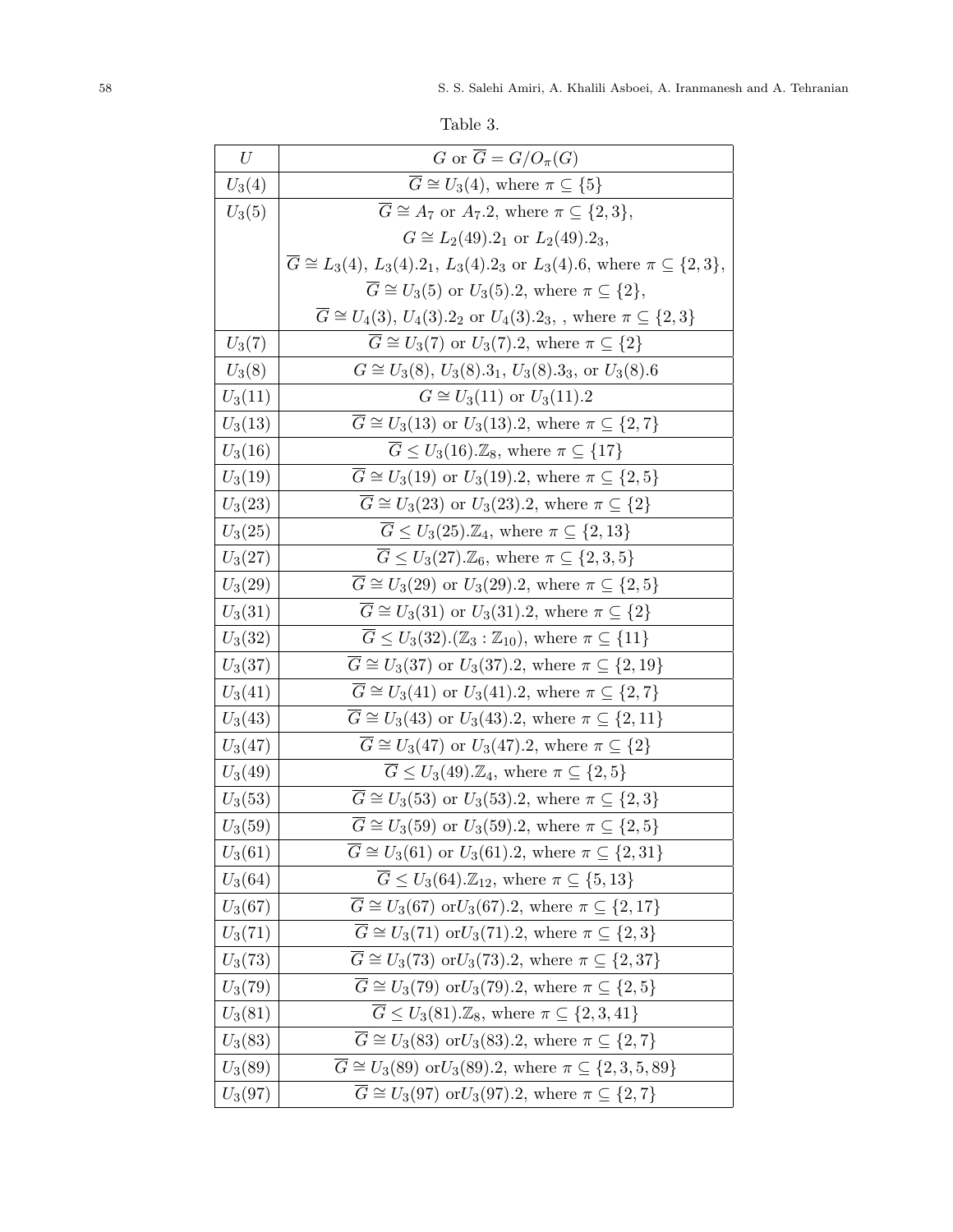### The Case  $U = U_3(3)$

The prime graph of the simple group  $U_3(3)$  is shown in Fig. 1. By assumption  $\Gamma(G) = \Gamma(U_3(3))$ . So  $s(G) = 2$  and we can apply Lemma 2.6. At first, suppose that G is a Frobenius or 2-Frobenius group. If G is nonsolvable, then G is a Frobenius group by Remark 2.7. Hence the Frobenius complement of G has a normal subgroup  $SL_2(5) \times Z$  with index at most 2 by Lemma 2.4. Since  $5 \notin \pi(G)$ , we get a contradiction. Therefore  $G$  is solvable Frobenius or 2-Frobenius group. Now suppose that there exists a finite non-Abelian simple group S such that  $S \leq \overline{G} = G/K \leq Aut(S)$ , where K is a  $\pi_1$ group and nilpotent normal subgroup of G. It follows from Lemma 2.15, that  $S \cong L_2(7), L_2(8)$  or  $U_3(3)$ . If  $S \cong L_2(7)$ , then  $L_2(7) \leq \overline{G} = G/K \leq Aut(L_2(7))$ . We know that  $Out(L_2(7)) \cong \mathbb{Z}_2$  by [\[5\]](#page-14-18). Hence  $\overline{G}/L_2(7) \leq \mathbb{Z}_2$  and so  $G/K \cong L_2(7)$  or  $L_2(7)$ . Therefore  $G/O_\pi(G) \cong L_2(7)$  or  $L_2(7)$ . 2, where  $\pi \subseteq \{2,3\}$ . Furthermore, if  $G/O_{\pi}(G) \cong L_2(7)$ , then  $O_{\pi}(G) \neq 1$ , otherwise  $2 \sim 3$  in  $\Gamma(L_2(7))$ , which is a contradiction. Now suppose that  $S \cong L_2(8)$ . We note that  $Out(L_2(8)) \cong \mathbb{Z}_3$ . Hence  $\overline{G}/L_2(8) \leq \mathbb{Z}_3$ . So  $G/O_\pi(G) \cong L_2(8)$  or  $L_2(8).3$ , where  $\pi \subseteq \{2,3\}$ . Furthermore, if  $G/O_\pi(G) \cong L_2(8)$ , then  $O_{\pi}(G) \neq 1$ , otherwise  $2 \sim 3$  in  $\Gamma(L_2(8))$ , which is a contradiction. Finally, let  $S \cong U_3(3)$ . Since  $Out(U_3(3)) \cong \mathbb{Z}_2$  by Lemma 2.17, then  $\overline{G}/U_3(3) \leq \mathbb{Z}_2$ . Therefore  $G/O_\pi(G) \cong U_3(3)$  or  $U_3(3)$ .2, where  $\pi \subseteq \{2,3\}.$ 

## The Case  $U = U_3(9)$

The prime graph of the simple group  $U_3(9)$  is shown in Fig. 2. By assumption  $\Gamma(G) = \Gamma(U_3(9))$ . So  $s(G) = 2$  and and we can apply Lemma 2.6. At first, suppose that G is a Frobenius or 2-Frobenius group. If G is nonsolvable, then G is a Frobenius group by Remark 2.7, and Frobenius complement of G has a normal subgroup  $SL_2(5) \times Z$  with index at most 2 by Lemma 2.4. Since  $15 \notin SL_2(5)$ , we get a contradiction. So G is solvable Frobenius or 2-Frobenius group. Now suppose that there exists a finite non-Abelian simple group S such that  $S \leq \overline{G} = G/K \leq Aut(S)$ , where K is a  $\pi_1$ -group and nilpotent normal subgroup of G. It follows from Lemma 2.15, that  $S \cong U_3(9)$ . Since  $Out(U_3(9)) \cong \mathbb{Z}_4$ by Lemma 2.17, then  $G/K \leq \mathbb{Z}_4$ . By [\[5\]](#page-14-18), it is easy to check  $\Gamma(U_3(9)) = \Gamma(U_3(9).2) = \Gamma(U_3(9).4)$ . Therefore  $G/O_{\pi}(G)$  is isomorphic to  $U_3(9)$ ,  $U_3(9)$ . or  $U_3(9)$ . 4, where  $\pi \subseteq \{2,3,5\}$ .

## The Case  $U = U_3(17)$

The prime graph of the simple group  $U_3(17)$  is shown in Fig. 3. By  $\Gamma(U_3(17))$  we have  $s(G) = 2$ and we can apply Lemma 2.6. At first, suppose that  $G$  is a Frobenius or 2-Frobenius group. If  $G$ is nonsolvable, then  $G$  is a Frobenius group by Remark 2.7, and Frobenius complement of  $G$  has a normal subgroup  $SL_2(5) \times Z$  with index at most 2 by Lemma 2.4. Since  $5 \notin \pi(G)$ , we get a contradiction. Thus  $G$  is solvable Frobenius or 2-Frobenius group. Now suppose that there exists a finite non-Abelian simple group S such that  $S \leq \overline{G} = G/K \leq Aut(S)$ , where K is a  $\pi_1$ -group and nilpotent normal subgroup of G. It follows from Lemma 2.15, that  $S \cong U_3(17)$ . Since  $Out(U_3(17)) \cong \mathbb{Z}_3 : \mathbb{Z}_2$ by Lemma 2.17, then  $G/K \leq \mathbb{Z}_3 : \mathbb{Z}_2$ . Since  $U_3(17)$ . A has a connected prime graph by Lemma 2.18, then  $\Gamma(U_3(17).3)$  is not subgraph of  $\Gamma(G)$ . So we have  $G/K \cong U_3(17)$  or  $U_3(17).2$ . Then  $G/O_\pi(G)$  is isomorphic to  $U_3(17)$ ,  $U_3(17)$ .2, where  $\pi \subseteq \{2, 3, 17\}$ .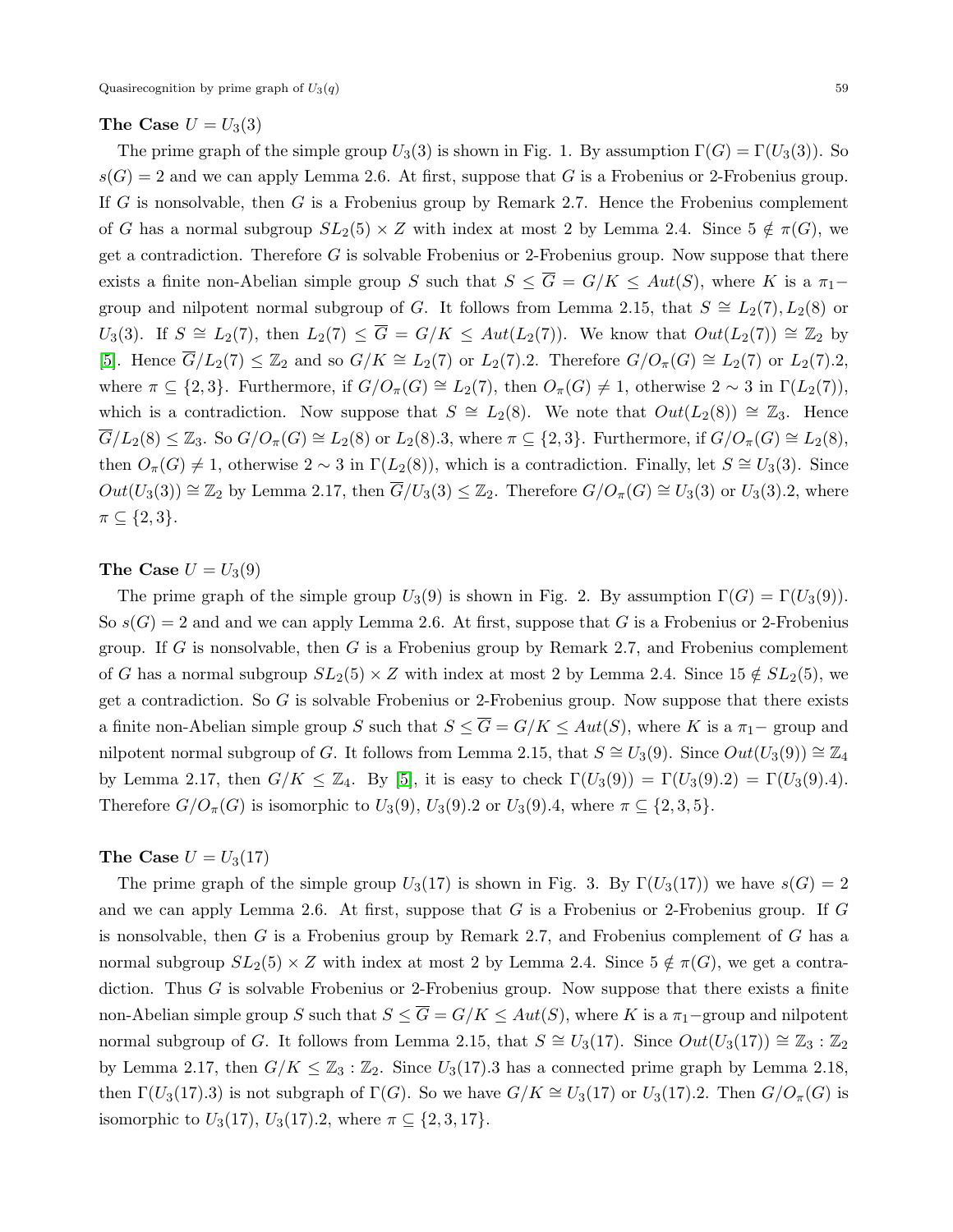If  $q \neq 3, 9, 17$ , then  $t(G) \geq 3$  and  $t(2, G) \geq 2$ . By Lemma 2.8 and Lemma 2.11, there exists a finite non-Abelian simple group S such that  $S \leq \overline{G} = G/K \leq Aut(S)$  for the maximal normal solvable subgroup K of G, and K is nilpotent  $\pi_1$ –group.

## The Case  $U = U_3(4)$

The prime graph of the simple group  $U_3(4)$  is shown in Fig. 4. It follows from Lemma 2.15, that  $S \cong U_3(4)$ . We know that  $Out(U_3(4)) \cong \mathbb{Z}_4$ . Therefore  $\overline{G}/U_3(4) \leq \mathbb{Z}_4$ . Since  $U_3(4)$ . 2 and  $U_3(4)$ . have an element of order 6, then  $\Gamma(U_3(4).2)$  and  $\Gamma(U_3(4).4)$  are not subgraphs of  $\Gamma(G)$ . So we have  $\overline{G} = G/K \cong U_3(4)$ . We know that  $U_3(4)$  contains a Frobenius subgroup with Frobenius kernel of order 13 and Frobenius complement of order 3 by Lemma 2.14. If  $2 \in \pi(K)$ , then by Lemma 2.10,  $2 \sim 3$  in  $\Gamma(G)$ , which is a contradiction. Since  $S \not\cong A_7$ ,  $A_1(q)$  and  $2 \not\sim 3$ , then by Lemma 2.8, we have  $3 \nmid |K||\overline{G}/U_3(4)|.$  So  $3 \notin \pi(K)$ . Therefore,  $G/O_5(G) \cong U_3(4)$ .

## The Case  $U = U_3(5)$

The prime graph of the simple group  $U_3(5)$  is shown in Fig. 5. It follows from Lemma 2.15, that  $S \cong L_2(7)$ ,  $L_2(8)$ ,  $U_3(3)$ ,  $A_7$ ,  $L_2(49)$ ,  $L_3(4)$ ,  $U_3(5)$ ,  $U_4(3)$ .

If  $S \cong L_2(7)$ , then  $L_2(7) \leq \overline{G} = G/K \leq Aut(L_2(7))$ . We know that  $L_2(7)$  contains a Frobenius subgroup with Frobenius kernel of order 7 and Frobenius complement of order 3 by [\[5\]](#page-14-18). If  $5 \in \pi(K)$ , then by Lemma 2.10,  $3 \sim 5$  in  $\Gamma(G)$ , which is a contradiction. So  $5 \in \pi(G)$  and  $5 \notin \pi(K)$ . Since  $G/K \leq Aut(L_2(7))$ , then  $5 \mid |Aut(L_2(7))|$ , which is a contradiction. Similarly S can not be isomorphic to  $L_2(8)$ ,  $U_3(3)$ .

If  $S \cong A_7$ , then  $\overline{G}/A_7 \leq Out(A_7) \cong \mathbb{Z}_2$ . Hence  $G/K \cong A_7$  or  $A_7.2$ . By [\[5\]](#page-14-18),  $L_2(7)$  is a maximal subgroup of  $A_7$  and  $L_2(7)$  contains a Frobenius subgroup with Frobenius kernel of order 7 and Frobenius complement of order 3. If  $5 \in \pi(K)$ , then by Lemma 2.10,  $3 \sim 5$  in  $\Gamma(G)$ , which is a contradiction. Therefore  $G/O_{\pi}(G) \cong A_7$  or  $A_7.2$ , where  $\pi \subseteq \{2,3\}.$ 

If  $S \cong L_2(49)$ , then  $\overline{G}/L_2(49) \leq Out(L_2(49)) \cong \mathbb{Z}_2 \times \mathbb{Z}_2$ . By [\[5\]](#page-14-18),  $\Gamma(L_2(49).2_2)$  has an element of order 14. So  $\Gamma(L_2(49).2_2)$  can not be a subgraph of  $\Gamma(G)$ . But  $\Gamma(L_2(49).2_1)$  and  $\Gamma(L_2(49).2_3)$  are equal to  $\Gamma(G)$ . Thus  $G/K \cong L_2(49)$ ,  $L_2(49)$ .  $2_1$  or  $L_2(49)$ .  $2_3$ . If  $2 \in \pi(K)$ , then let  $P \in Syl_2(K)$  and  $Q \in Syl_7(G)$ . Since K is a nilpotent group, then P char K. On the other hand,  $K \leq G$ , we conclude that  $P \subseteq G$ . We know  $2 \not\sim 7$  in  $\Gamma(G)$ , So Q acts fixed point freely on P. Thus PQ is a Frobenius group, with kernel P and complement Frobenius  $Q$ . Therefore  $Q$  is cyclic by Lemma 2.5, which is a contradiction, since  $L_2(49)$  has no element of order 49. By the same method we can show that 3 and 5 are not belong to  $\pi(K)$ . It is easy to check  $\Gamma(G) \neq \Gamma(L_2(49))$ . Therefore in this case  $K = 1$  and  $G \cong L_2(49).2_1$  or  $L_2(49).2_3$ .

If  $S \cong L_3(4)$ , then  $\overline{G}/L_3(4) \leq Out(L_3(4)) \cong \mathbb{Z}_2 \times S_3$ . We know that  $L_3(4).3$  and  $L_3(4).2_2 \cong$  $L_3(4).2'_2 \cong L_3(4).2''_2$  have elements of order 21 and 14, respectively, by [\[5\]](#page-14-18). Then  $\Gamma(L_3(4).3)$  and  $\Gamma(L_3(4).2_2) = \Gamma(L_3(4).2_2') = \Gamma(L_3(4).2_2'')$  are not subgraphs of  $\Gamma(G)$ . Also we note that  $L_3(4).2_3 \approx$  $L_3(4).2'_3 \cong L_3(4).2''_3$ . Similar to case  $S \cong A_7$ , we have  $5 \notin \pi(K)$ . Hence  $G/O_\pi(G) \cong L_3(4), L_3(4).2_1$ ,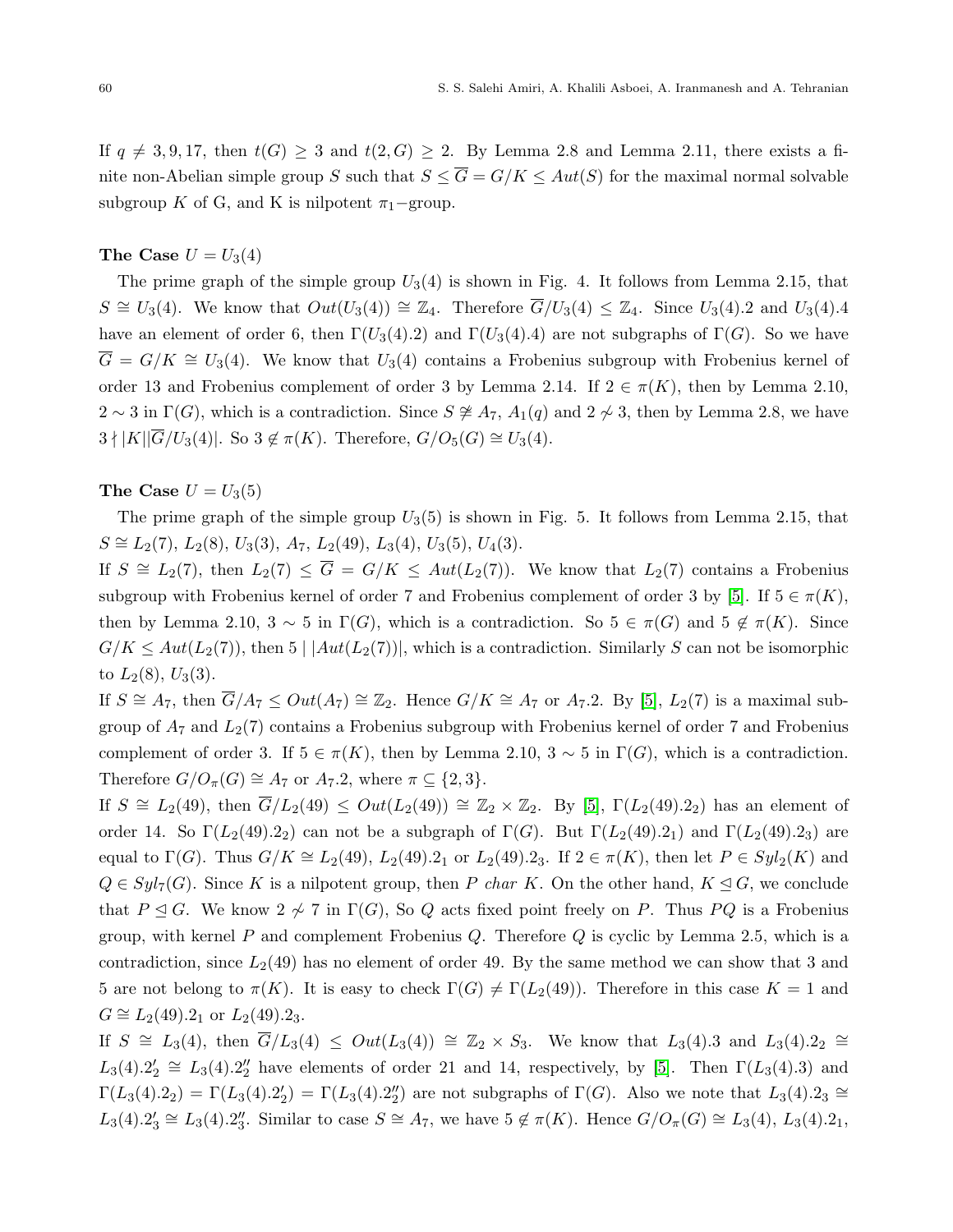# L<sub>3</sub>(4).6 or L<sub>3</sub>(4).2<sub>3</sub>, where  $\pi \subseteq \{2,3\}$ .

If  $S \cong U_3(5)$ , then  $\overline{G}/U_3(5) \leq Out(U_3(5)) \cong \mathbb{Z}_3 : \mathbb{Z}_2$ . Since  $U_3(5)$ . as element of order 21, then  $\Gamma(U_3(5).3)$  is not subgraph of  $\Gamma(G)$ . We note that  $U_3(5).2 \cong U_3(5).2' \cong U_3(5).2''.$  Also we note that  $U_3(5)$  contains a Frobenius subgroup with Frobenius kernel of order 7 and Frobenius complement of order 3 by Lemma 2.14. If  $5 \in \pi(K)$ , then by Lemma 2.10,  $3 \sim 5$  in  $\Gamma(G)$ , which is a contradiction. If  $3 \in \pi(K)$ , then let  $P \in Syl_3(K)$  and  $Q \in Syl_5(G)$ . Since  $3 \not\sim 5$  in  $\Gamma(G)$ , then Q acts fixed point freely on  $P$ . Thus  $PQ$  is a Frobenius group, with Frobenius kernel  $P$  and Frobenius complement  $Q$ . Therefore Q is cyclic by Lemma 2.5. This is a contradiction, since  $U_3(5)$  has no element of order  $5^3$ . Therefore in this case we have  $G/O_2(G) \cong U_3(5)$  or  $U_3(5)$ .2.

Finally If  $S \cong U_4(3)$ , then  $\overline{G}/U_4(3) \leq Out(U_4(3)) \cong D_8$ . Since  $U_4(3).2_1$  and  $U_4(3).4$  have elements of order 14 and 28, respectively. Therefore  $\Gamma(U_4(3).2_1)$  and  $\Gamma(U_4(3).4)$  are not subgraphs of  $\Gamma(G)$ . By [\[5\]](#page-14-18),  $U_4(3).2_2 \cong U_4(3).2_2'$  and  $U_4(3).2_3 \cong U_4(3).2_3'$ . Since  $U_3(3)$  is a maximal subgroup of  $U_4(3)$ , then  $5 \notin \pi(K)$ . Therefore  $G/O_{\pi}(G) \cong U_4(3)$ ,  $U_4(3).2_2$ , or  $U_4(3).2_3$ , where  $\pi \subseteq \{2,3\}$ .

### The Case  $U = U_3(7)$

The prime graph of the simple group  $U_3(7)$  is shown in Fig. 6. It follows from Lemma 2.15, that  $S \cong U_3(7)$ . We know that  $Out(U_3(7)) \cong \mathbb{Z}_2$ . Therefore  $\overline{G}/U_3(7) \leq \mathbb{Z}_2$ . Hence  $G/K \cong U_3(7)$  or  $U_3(7).2.$  We know that  $U_3(7)$  contains a Frobenius subgroup with Frobenius kernel of order 43 and Frobenius complement of order 3 by Lemma 2.14. If  $7 \in \pi(K)$ , then by Lemma 2.10,  $3 \sim 7$  in  $\Gamma(G)$ , which is a contradiction. If  $3 \in \pi(K)$ , then let  $P \in Syl_3(K)$  and  $Q \in Syl_7(G)$ . Since  $3 \not\sim 7$  in  $\Gamma(G)$ , then  $Q$  acts fixed point freely on P. Thus  $PQ$  is a Frobenius group, with Frobenius kernel P and Frobenius complement Q. Therefore Q is cyclic by Lemma 2.5. This is a contradiction, since  $U_3(7)$ has no element of order 7<sup>3</sup>, by Remark 2.2. Therefore,  $G/O_2(G) \cong U_3(7)$  or  $U_3(7)$ .2.

## The Case  $U = U_3(8)$

The prime graph of the simple group  $U_3(8)$  is shown in Fig. 7. It follows from Lemma 2.15, that  $S \cong U_3(8)$ . Since  $Out(U_3(8)) \cong \mathbb{Z}_3 : \mathbb{Z}_6 \cong \mathbb{Z}_3 \times S_3$ . Therefore  $\overline{G}/U_3(8) \leq \mathbb{Z}_3 \times S_3$ . By [\[5\]](#page-14-18), the extensions of  $U_3(8)$  by a diagonal, a field or a diagonal-field automorphism are  $U_3(8) \cdot 3_1$ ,  $U_3(8) \cdot 3_2$ ,  $U_3(8).3_3 \cong U_3(8).3_{3'}$ ,  $U_3(8).2 \cong U_3(8).2' \cong U_3(8).2''$  and  $U_3(8).6 \cong U_3(8).6' \cong U_3(8).6''.$  By [\[5\]](#page-14-18), we know that  $U_3(8) \text{.}2 \cong U_3(8) \text{.}2' \cong U_3(8) \text{.}2''$  and  $U_3(8) \text{.}3_2$  have elements of order 14 and 57, respectively. Then  $\Gamma(U_3(8).2) = \Gamma(U_3(8).2') = \Gamma(U_3(8).2'')$  and  $\Gamma(U_3(8).3_2)$  are not subgraphs of  $\Gamma(G)$ . It is easy to check  $\Gamma(G) = \Gamma(U_3(8).3_1) = \Gamma(U_3(8).3_3) = \Gamma(U_3(8).6)$ . Hence  $G/K \cong U_3(8), U_3(8).3_1, U_3(8).3_3$  or  $U_3(8)$ .6, where K is a nilpotent  $\{2,3,7\}$  group. Since  $S \ncong A_7$ ,  $A_1(q)$  and  $2 \nsim 7$  in  $\Gamma(G)$ , then by Lemma 2.8, we have  $7 \nmid |K||\overline{G}/U_3(8)|$ . So  $7 \notin \pi(K)$ . We may assume that K is an elementary Abelian p-group for  $p \in \{2,3\}.$ 

If  $2 \in \pi(K)$ , then Let  $x \in G/K$ ,  $X = \langle x \rangle$ ,  $o(x) = 7$  and  $z = exp(2\pi i/7)$ . Now by using [\[13\]](#page-14-23) about the irreducible characters of  $U_3(8)$  (mod 2), we can see that  $\langle \varphi_1 | x, 1 | x \rangle = (1 + 1 \times 6)/7 = 1 > 0$ ,  $\langle \varphi_2 |_{X} , 1 |_{X} \rangle = (8 + 2(- (z + z^{-1}) - 2(z^2 + z^{-2})) + 2(- (z^2 + z^{-2}) - 2(z^4 + z^{-4})) + 2(- (z^4 + z^{-4}) 2(z^8 + z^{-8}))/7 = (8 - 2(\sum_{i=1}^6 z^i) - 4(\sum_{i=1}^6 z^i))/7 = (8 - 2(-1) - 4(-1))/7 = 2 > 0$ , similarly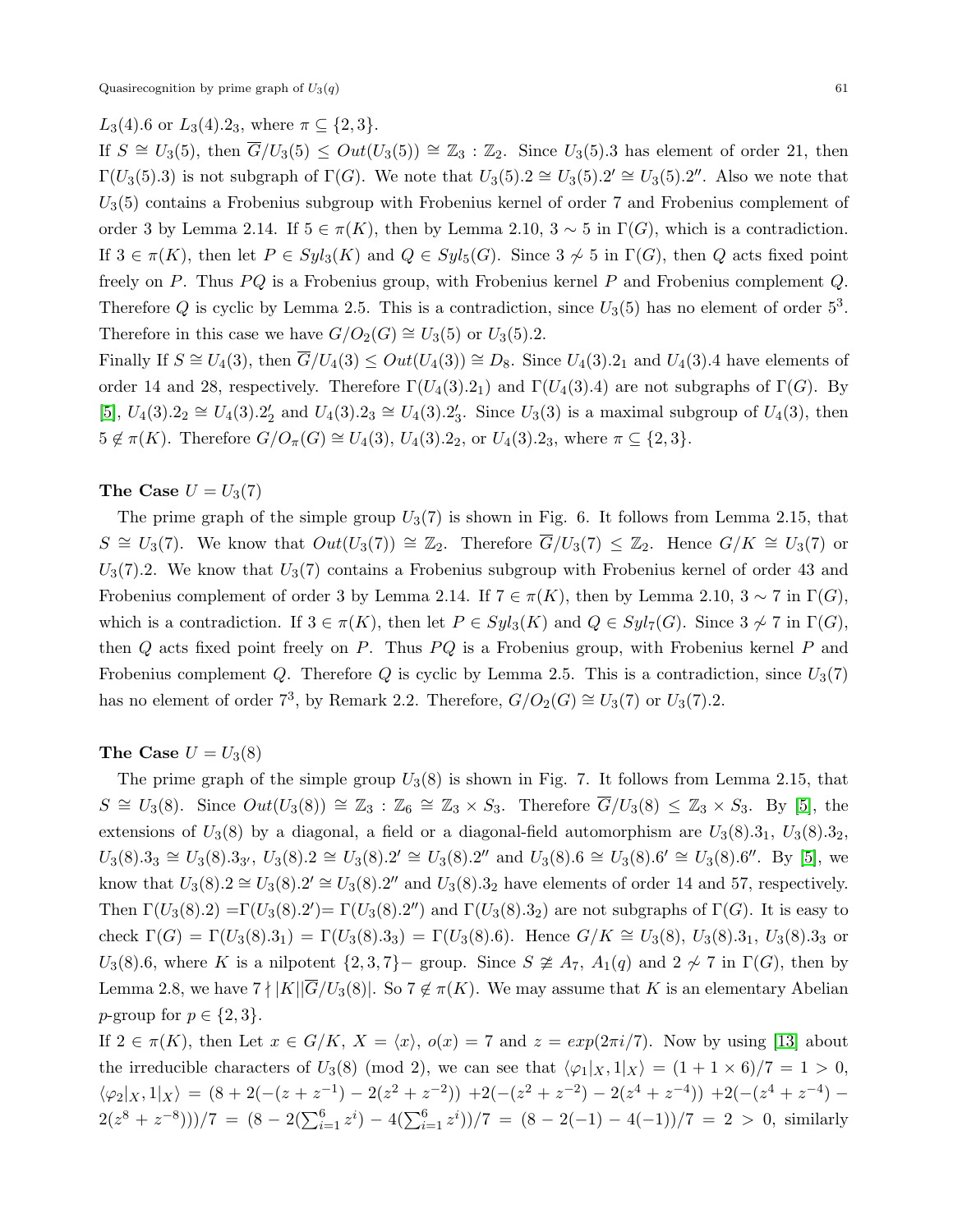$\langle \varphi_3|_X, 1|_X \rangle = \langle \varphi_4|_X, 1|_X \rangle = 2 > 0, \ \langle \varphi_5|_X, 1|_X \rangle = (9 + 2(z + z^{-1}) + 2(z^2 + z^{-2}) + 2(z^4 + z^{-4})) / 7$  $=(9+2(\sum_{i=1}^{6}z^{i}))/7 = (9+2(-1))/7 = 1 > 0$ , similarly  $\langle \varphi_i | x, 1 | x \rangle = 1 > 0$  for  $i = 6, 7, 8, 9, 10$ ,  $\langle \varphi_{11}|_X, 1|_X \rangle = \langle \varphi_{12}|_X, 1|_X \rangle = (27 + 2(-1) + 2(-1) + 2(-1))/7 = (27 - 6)/7 = 3 > 0, \langle \varphi_{13}|_X, 1|_X \rangle =$  $(64+2(-1+(z+z^{-1}))+2(-1+(z^2+z^{-2}))+2(-1+(z^4+z^{-4})))/7=(64-6+2(-1))/7=8>0,$  similarly  $\langle \varphi_{14}|_X, 1|_X \rangle = \langle \varphi_{15}|_X, 1|_X \rangle = 8 > 0, \langle \varphi_{16}|_X, 1|_X \rangle = (72 + 2(z + z^{-1}) + 2(z^2 + z^{-2}) + 2(z^4 + z^{-4}))/7$  $=(72+2(-1))/7 = 10 > 0$ , similarly  $\langle \varphi_j |_X, 1 |_X \rangle = 10 > 0$  for  $j = 16, 17, ..., 21$  and  $\langle \varphi_{22} |_X, 1 |_X \rangle =$  $(512 + 2(1) + 2(1) + 2(1))/7 = (512 + 6)/7 = 74 > 0$ . Therefore for every irreducible character  $\phi$  of  $U_3(8)$  (mod 2) we show that  $\langle \varphi |_X, 1 |_X \rangle = \sum_{x \in X} \varphi(x)/|X| > 0$ . Now by using Lemma 2.19, it follows that  $14 \in \pi_e(G)$ . Then  $2 \sim 7$  in  $\Gamma(G)$ , which is a contradiction.

If  $3 \in \pi(K)$ , then Let  $x \in G/K$ ,  $X = \langle x \rangle$ ,  $o(x) = 19$  and  $z = exp(2\pi i/19)$ . Now by using [\[13\]](#page-14-23) about the irreducible characters of  $U_3(8)$  (mod 3), we have  $\langle \varphi_1 | x, 1 | x \rangle = (1 + 1 \times 18)/19 = 1 > 0$ ,  $\langle \varphi_2 | x, 1 | x \rangle = (56 + 3(-1) + 3(-1) + 3(-1) + 3(-1) + 3(-1) + 3(-1))/19 = (56 - 18)/19 = 2 > 0,$  $\langle \varphi_i |_X, 1 |_X \rangle = (133 + 0 \times 18)/19 = 7 > 0$  for  $i = 3, 4, 5, \langle \varphi_j |_X, 1 |_X \rangle = (513 + 0 \times 18)/19 = 27 > 0$  for  $j = 1$  $(6, 7, 8, \langle \varphi_9|_X, 1|_X) = (567 + (- (z + z<sup>7</sup> + z<sup>11</sup>) - (z<sup>-1</sup> + z<sup>-7</sup> + z<sup>-11</sup>) - (z<sup>2</sup> + z<sup>14</sup> + z<sup>22</sup>) - (z<sup>-2</sup> + z<sup>-14</sup> + z<sup>-22</sup>) (z^4 + z^{28} + z^{44}) - (z^{-4} + z^{-28} + z^{-44})) \times 3)/19 = (567 - (\sum_{i=1}^{18} z^i) \times 3)/19 = (567 - (-1) \times 3)/19 =$  $570/19 = 30 > 0$ , similarly  $\langle \varphi_i |_X, 1 |_X \rangle = 30 > 0$  for  $i = 10, 11, ..., 14$ . Now by using Lemma 2.19, it follows that  $57 \in \pi_e(G)$ . Then  $3 \sim 19$  in  $\Gamma(G)$ , which is a contradiction. Hence  $K = 1$  and  $G \cong U_3(8)$ ,  $U_3(8).3_1, U_3(8).3_3$  or  $U_3(8).6$ . Therefore  $k(\Gamma(U_3(8))=4.$ 

The proof of the other cases are similar and for convenience, we do some of them, namely  $U_3(11)$ ,  $U_3(13)$ ,  $U_3(16)$ ,  $U_3(19)$  and  $U_3(32)$ .

## The Case  $U = U_3(11)$

The prime graph of the simple group  $U_3(11)$  is shown in Fig. 8. It follows from Lemma 2.15, that  $S \cong U_3(11)$ . We know that  $Out(U_3(11)) \cong \mathbb{Z}_3 : \mathbb{Z}_2$ . Therefore  $\overline{G}/U_3(11) \leq \mathbb{Z}_3 : \mathbb{Z}_2$ . Since U<sub>3</sub>(11).3 has a connected prime graph by Lemma 2.18, then  $\Gamma(U_3(11).3)$  is not subgraph of  $\Gamma(G)$ . So we have  $G/K = U_3(11)$  or  $U_3(11).2$ , where K is a nilpotent  $\{2, 3, 5, 11\}$  group. We know that  $U_3(11)$  contains a Frobenius subgroup with Frobenius kernel of order 37 and Frobenius complement of order 3 by Lemma 2.14. If  $5 \in \pi(K)$ , then by Lemma 2.10,  $3 \sim 5$  in  $\Gamma(G)$ , which is a contradiction. Similarly 11  $\notin \pi(K)$ . If  $3 \in \pi(K)$ , then let  $P \in Syl_3(K)$  and  $Q \in Syl_{11}(G)$ . We know that  $3 \nsim 11$  in  $\Gamma(G)$ . So Q acts fixed point freely on P. Thus PQ is a Frobenius group, with Frobenius kernel  $P$  and Frobenius complement  $Q$ . Therefore  $Q$  is cyclic by Lemma 2.5. This is a contradiction, since  $U_3(11)$  has no element of order 11<sup>3</sup>. If  $2 \in \pi(K)$ , then Let  $x \in G/K$ ,  $X = \langle x \rangle$ ,  $o(x) = 37$  and  $z = exp(2\pi i/37)$ . Now by using [\[13\]](#page-14-23) about the irreducible characters of  $U_3(11)$  (mod 2), we have  $\langle \varphi_1|_X, 1|_X \rangle = (1 + 1 \times 36)/37 = 1 > 0$ ,  $\langle \varphi_2|_X, 1|_X \rangle =$  $(110 + 12 \times 3 \times (-1))/37 = 74/37 = 2 > 0$ ,  $\langle \varphi_i |_X, 1 |_X \rangle = (370 + 36 \times 0)/37 = 10 > 0$  for  $i = 3, 4, 5$ ,  $\langle \varphi_6|_X, 1|_X \rangle = (1110 + 36 \times 0)/37 = 30 > 0, \langle \varphi_7|_X, 1|_X \rangle = \langle \varphi_8|_X, 1|_X \rangle = (1332 + 36 \times 0)/37 = 36 > 0,$  $\langle \varphi_i |_X, 1 |_X \rangle = (1440 + (- (z + z^{10} + z^{26}) - (z^{-1} + z^{-10} + z^{-26}) - (z^5 + z^{50} + z^{130}) - (z^{-5} + z^{-50} + z^{-50})$  $(z^{-130})- (z^{7} + z^{70} + z^{182}) - (z^{-7} + z^{-70} + z^{-182}) - (z^{14} + z^{140} + z^{364}) - (z^{-14} + z^{-140} + z^{-364}) (z^{17} + z^{170} + z^{442}) - (z^{-17} + z^{-170} + z^{-442}) - (z^{21} + z^{210} + z^{546}) - (z^{-21} + z^{-210} + z^{-546})) \times 3)/37$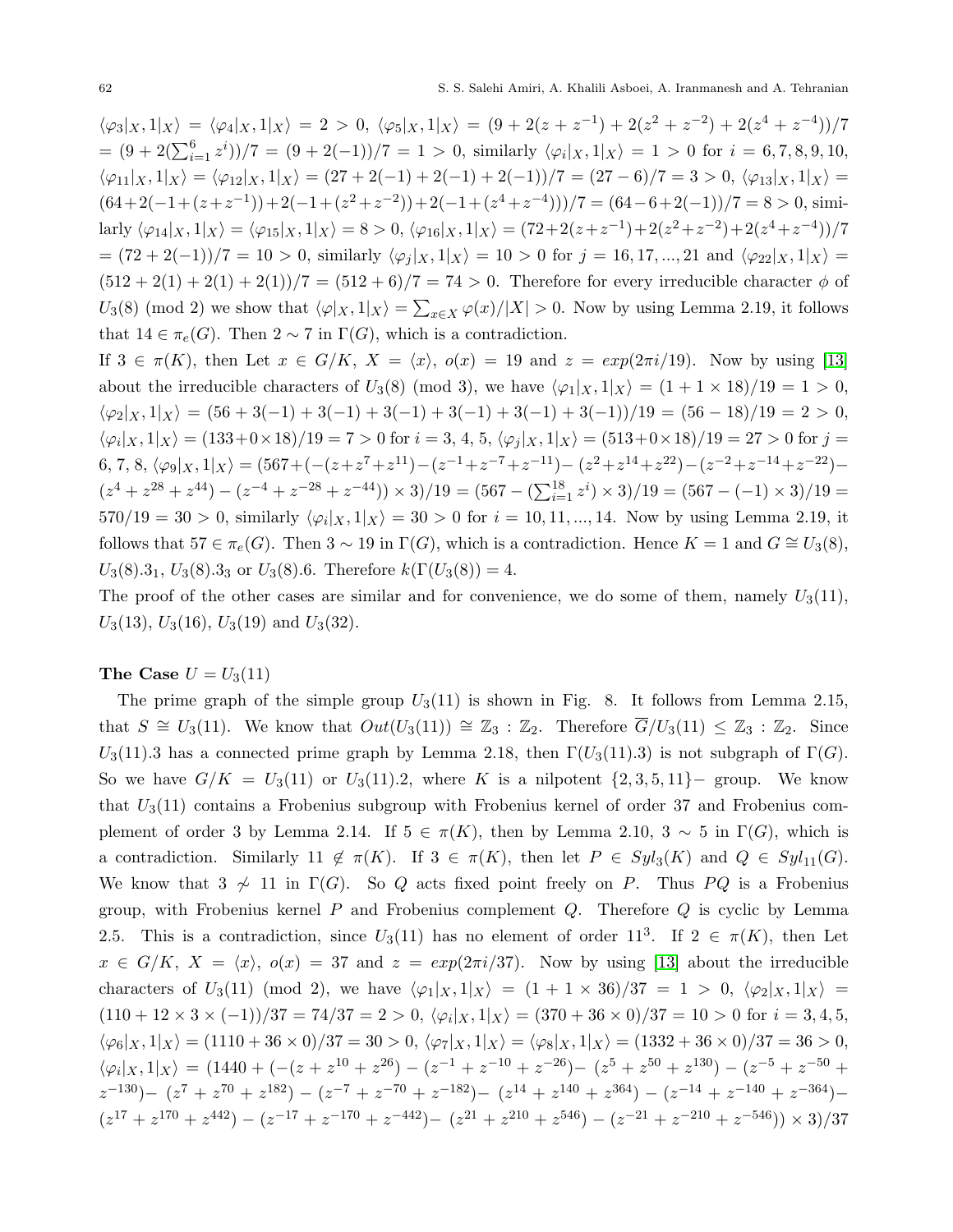$=(1440 - (\sum_{i=1}^{36} z^i) \times 3)/37 = (1440 - (-1) \times 3)/37 = 1443/37 = 39 > 0$  for  $i = 9, 11, ..., 20$ . Now by using Lemma 2.19, it follows that  $74 \in \pi_e(G)$ . Then  $2 \sim 37$  in  $\Gamma(G)$ , which is a contradiction. Hence  $K = 1, G \cong U_3(11)$  or  $U_3(11)$ .2. Therefore  $k(\Gamma(U_3(11))) = 2$ .

## The Case  $U = U_3(13)$

The prime graph of the simple group  $U_3(13)$  is shown in Fig. 9. It follows from Lemma 2.15, that  $S \cong U_3(13)$ . We know that  $Out(U_3(13)) \cong \mathbb{Z}_2$ . Therefore  $\overline{G}/U_3(13) \leq \mathbb{Z}_2$ . Thus  $G/K = U_3(13)$  or  $U_3(13).2$ . We know that  $U_3(13)$  contains a Frobenius subgroup with Frobenius kernel of order 157 and Frobenius complement of order 3 by Lemma 2.14. If  $13 \in \pi(K)$ , then by Lemma 2.10,  $3 \sim 13$  in  $\Gamma(G)$ , which is a contradiction. If  $3 \in \pi(K)$ , then let  $P \in Syl_3(K)$  and  $Q \in Syl_{13}(G)$ . We know that  $3 \not\sim 13$  in  $\Gamma(G)$ . So Q acts fixed point freely on P. Thus PQ is a Frobenius group, with Frobenius kernel  $P$  and Frobenius complement  $Q$ . Therefore  $Q$  is cyclic by Lemma 2.5. This is a contradiction, since  $U_3(13)$  has no element of order 13<sup>3</sup>. Therefore,  $G/O_\pi(G) \cong U_3(13)$  or  $U_3(13)$ .2, where  $\pi \subseteq \{2, 7\}$ .

### The Case  $U = U_3(16)$

The prime graph of the simple group  $U_3(16)$  is shown in Fig. 10. It follows from Lemma 2.15, that  $S \cong U_3(16)$ . We know that  $Out(U_3(16)) \cong \mathbb{Z}_8$ . Therefore  $\overline{G}/U_3(16) \leq \mathbb{Z}_8$  and so  $G/K \leq U_3(16) \mathbb{Z}_8$ . We know that  $U_3(16)$  contains a Frobenius subgroup with Frobenius kernel of order 241 and Frobenius complement of order 3 by Lemma 2.14. If  $2 \in \pi(K)$ , then by Lemma 2.10,  $2 \sim 3$  in  $\Gamma(G)$ , which is a contradiction. Since  $S \not\cong A_7$ ,  $A_1(q)$  and  $2 \not\sim 3$  in  $\Gamma(G)$ , then by Lemma 2.8, we have  $3 \nmid |K||\overline{G}/U_3(16)|$ . So  $3 \notin \pi(K)$ . Similarly  $5 \notin \pi(K)$ . Therefore  $G/O_{17}(G) \leq U_3(16)$ .  $\mathbb{Z}_8$ .

## The Case  $U = U_3(19)$

The prime graph of the simple group  $U_3(19)$  is shown in Fig. 11. It follows from Lemma 2.15, that  $S \cong L_2(7)$ ,  $L_2(8)$ ,  $U_3(3)$ ,  $A_7$ ,  $L_2(49)$ ,  $L_3(4)$ ,  $U_3(5)$ ,  $U_4(3)$ ,  $A_8$ ,  $A_9$ ,  $J_2$ ,  $S_4(7)$ ,  $S_6(2)$ ,  $O_8^+(2)$  or U<sub>3</sub>(19). If  $S \cong L_2(7)$ , then  $L_2(7) \leq \overline{G} = G/K \leq Aut(L_2(7))$ . We know that  $L_2(7)$  contains a Frobenius subgroup with Frobenius kernel of order 7 and Frobenius complement of order 3 by [\[5\]](#page-14-18). Now if 19 ∈ π(K), then by Lemma 2.10,  $3 \sim 19$  in  $\Gamma(G)$ , which is a contradiction. So  $19 \in \pi(G)$  and  $19 \notin \pi(K)$ . Since  $G/K \leq Aut(L_2(7))$ , then  $19 \mid |Aut(L_2(7))|$ , which is a contradiction. If  $S \cong L_2(49)$ , then  $L_2(49) \leq \overline{G} = G/K \leq Aut(L_2(49))$ . We know that  $L_2(49)$  contains a Frobenius subgroup with Frobenius kernel of order 49 and Frobenius complement of order 24 by [\[10\]](#page-14-24). Now if  $19 \in \pi(K)$ , then by Lemma 2.10,  $3 \sim 19$  in  $\Gamma(G)$ , which is a contradiction. So  $19 \in \pi(G)$  and  $19 \notin \pi(K)$ . Since  $G/K \leq Aut(L_2(49))$ , then 19 |  $|Aut(L_2(49))|$ , which is a contradiction. Similarly S can not be isomorphic to  $L_2(8)$ ,  $U_3(3)$ ,  $A_7$ ,  $L_3(4)$ ,  $U_3(5)$ ,  $U_4(3)$ ,  $A_8$ ,  $A_9$ ,  $J_2$ ,  $S_4(7)$ ,  $S_6(2)$  and  $O_8^+(2)$ . Now suppose that  $S \cong U_3(19)$ . We know that  $Out(U_3(19)) \cong \mathbb{Z}_2$ . Therefore  $\overline{G}/U_3(19) \leq \mathbb{Z}_2$  and so  $G/K = U_3(19)$ or  $U_3(19)$ . We know that  $U_3(19)$  contains a Frobenius subgroup with Frobenius kernel of order 7 and Frobenius complement of order 3 by Lemma 2.14. If  $19 \in \pi(K)$ , then by Lemma 2.10,  $3 \sim 19$  in  $\Gamma(G)$ , which is a contradiction. If  $3 \in \pi(K)$ , then let  $P \in Syl_3(K)$  and  $Q \in Syl_{19}(G)$ . We know that  $3 \not\sim 19$  in  $\Gamma(G)$ . So Q acts fixed point freely on P. Thus PQ is a Frobenius group, with Frobenius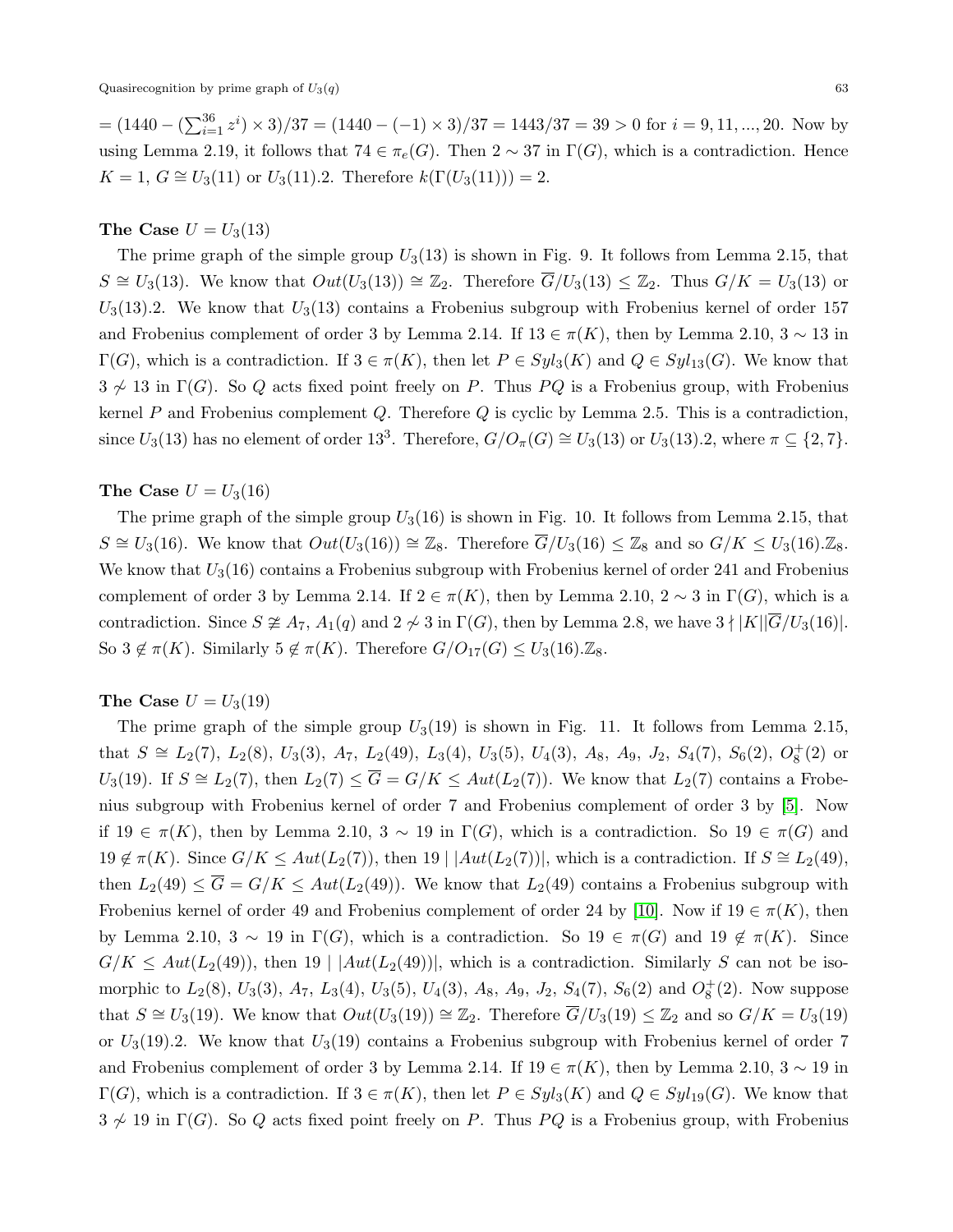kernel  $P$  and Frobenius complement  $Q$ . Therefore  $Q$  is cyclic by Lemma 2.5. This is a contradiction, since  $U_3(19)$  has no element of order  $19^3$ . Therefore,  $G/O_\pi(G) \cong U_3(19)$  or  $U_3(19)$ .2, where  $\pi \subseteq \{2, 5\}$ .

## The Case  $U = U_3(32)$

The prime graph of the simple group  $U_3(32)$  is shown in Fig. 12. It follows from Lemma 2.15, that  $S \cong U_3(32)$ . We know that  $Out(U_3(32)) \cong \mathbb{Z}_3 : \mathbb{Z}_{10}$ . Hence  $\overline{G}/U_3(32) \leq \mathbb{Z}_3 : \mathbb{Z}_{10}$  and so  $G/K \leq U_3(32)$ .  $(\mathbb{Z}_3 : \mathbb{Z}_{10})$ . We know that  $U_3(32)$  contains a Frobenius subgroup with Frobenius kernel of order 331 and Frobenius complement of order 3 by Lemma 2.14. If  $2 \in \pi(K)$ , then by Lemma 2.10, 2 ∼ 3 in  $\Gamma(G)$ , which is a contradiction. Similarly 31 ∉ π(K). Since  $S \ncong A_7$ ,  $A_1(q)$ and 2  $\sim$  3 in  $\Gamma(G)$ , then by Lemma 2.8, we have  $3 \nmid |K||\overline{G}/U_3(32)|$ . So  $3 \notin \pi(K)$ . Therefore  $G/O_{11}(G) \leq U_3(32) \cdot (\mathbb{Z}_3 : \mathbb{Z}_{10}).$ 

By the main theorem and definition of quasirecognizability and n−recognizability by prime graph, we can conclude the following corollaries:

**Corollary 3.1.** The finite simple group  $U_3(q)$  for  $2 < q = p^{\alpha} \neq 3, 5, 9, 17 < 100$  is quasirecognizable by prime graph.

Corollary 3.2. The finite simple groups  $U_3(8)$  and  $U_3(11)$  are 4−recognizable and 2−recognizable by prime graph, respectively.

By [\[31\]](#page-15-14), we know that the simple groups  $U_3(3)$ ,  $U_3(5)$ ,  $U_3(7)$  are not recognizable by spectrum, and so they are not recognizable by prime graph. It seems that if  $p \geq 11$  is a prime number, then the simple group  $U_3(p)$  is 2−recognizable by prime graph. We pose the following problem:

**Problem 1:** Is the simple group  $U_3(p)$ , where  $p \ge 11$  is a prime number, 2-recognizable by prime graph?

In this paper we find a first example of finite group G such that  $k(\Gamma(G)) = 4$ , namely  $G = U_3(8)$ . Until recently, no examples of groups with  $k(\Gamma(G)) \notin \{1, 2, \infty\}$  were known. So we posed the following question, too.

**Problem 2:** Is there an integer n such that, for any group G, either  $k(\Gamma(G)) \leq n$  or not finite?

## Acknowledgments

The authors would like to thank the referee for valuable suggestions leading to corrections of some of the proofs.

## **REFERENCES**

<span id="page-13-0"></span>[1] Z. Akhlaghi, M. Khatami and B. Khosravi, Quasirecogniton by prime graph of the simple group  ${}^{2}F_{4}(q)$ , Acta. Math. Hungar., 122 no. 4 (2009) 387-397.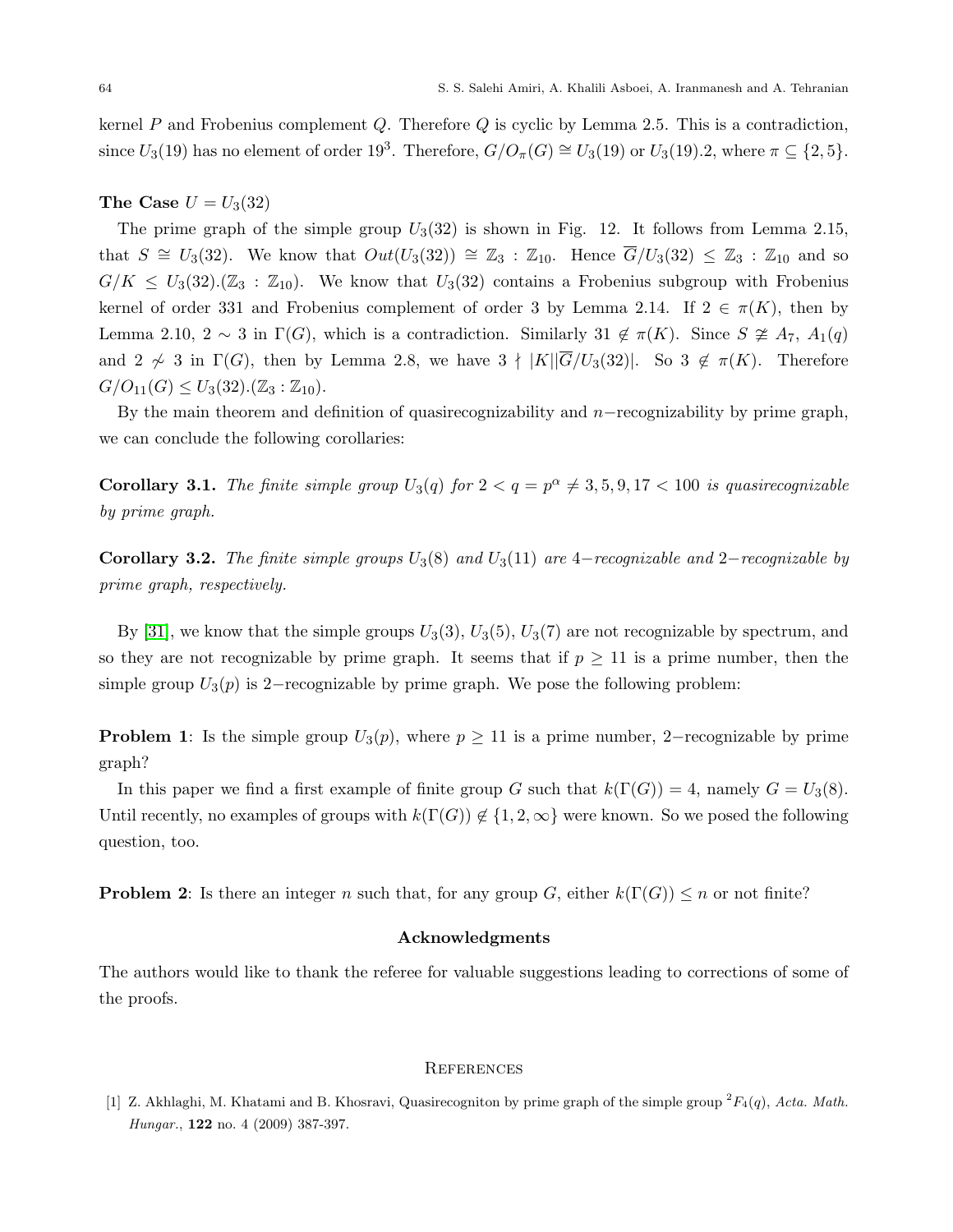- <span id="page-14-20"></span>[2] M. R. Aleeva, On the composition factors of finite groups having the same set of element orders as the group  $U_3(q)$ , Siberian. Math. J., 43 (2002) 195-211.
- <span id="page-14-0"></span>[3] O. A. Alekseeva and A. S. Kondrat'ev, Quasirecognition of one class of finite simple groups by the set of element orders, Siberian. Math. J., 44 no. 2 (2003) 195-207.
- <span id="page-14-14"></span>[4] A. Babai, B. Khosravi and N. Hasani, Quasirecogniton by prime graph of  ${}^2D_p(3)$  where  $p = 2^n + 1 \ge 5$  is a prime, Bull. Malays. Math. Sci. Soc. (2), 32 no. 3 (2009) 343-350.
- <span id="page-14-18"></span>[5] J. Conway and R. Curtis and S. Norton and R. Parker and R. Wilson, Atlas of finite groups, Clarendon press, Oxford 1985.
- <span id="page-14-15"></span>[6] M. Foroudi Ghasemabadi and A. Iranmanesh, Quasirecognition by the prime graph of the group  $C_n(2)$  where  $n \neq 3$ is odd, Bull. Malays. Math. Sci. Soc. (2), 34 no. 3 (2011) 529-540.
- <span id="page-14-17"></span>[7] M. Foroudi Ghasemabadi, Characterization of some finite nonabelian simple groups by prime graph, Ph.D. Thesis, Department of Mathematics, Faculty of Mathematical Sciences, Tarbiat Modares University, Tehran, Iran, 2011.
- [8] The GAP Group, GAP Groups, Algorithms, and Programming, Version 4.4.12; 2008, (http://www.gap-system.org).
- <span id="page-14-5"></span>[9] M. Hagie, The prime graph of a sporadic simple group, Comm. Algebra, 31 no. 9 (2003) 4405-4424.
- <span id="page-14-24"></span>[10] H. He and W. Shi, Recognition of some finite simple groups of type  $D_n(q)$  by spectrum. Internat. J. Algebra Comput., 19 no. 5 (2009) 681-698.
- <span id="page-14-19"></span>[11] B. Huppert, Endliche Gruppen I, Springer-Verlag, New York, 1967.
- <span id="page-14-3"></span>[12] N. Iiyori and H. Yamaki, Prime graph components of the simple groups of Lie type over the field of even characteristic, J. Algebra, 155 (1993) 335-343.
- <span id="page-14-23"></span>[13] C. Janson, K. Lux, R. A. Parker, R. A. Wilson, An atlas of Brauer characters, Clarendon Press, Oxford, 1995.
- <span id="page-14-7"></span>[14] B. Khosravi and S. S. Salehi Amiri, On the prime graph of  $L_2(q)$  where  $q = p^{\alpha} < 100$ , Quasigroups Related Systems, 14 (2006) 179-190.
- <span id="page-14-6"></span>[15] B. Khosravi, B. Khosravi and B. Khosravi, Groups with the same prime graph as a CIT simple group. Houston J. Math., 33 no. 4 (2007) 967-977.
- <span id="page-14-1"></span>[16] A. Khosravi and B. Khosravi, Quasirecognition by prime graph of the simple group  ${}^2G_2(q)$ . Sibirsk. Mat. Zh., 48 no. 3 (2007) 570-577.
- <span id="page-14-8"></span>[17] B. Khosravi, B. Khosravi and B. Khosravi, On the prime graph of  $PSL(2, p)$  where  $p > 3$  is a prime number, Acta Math. Hungar., 116 no. 4 (2007) 295-307.
- <span id="page-14-11"></span>[18] B. Khosravi and A. Zarea Moghanjoghi, Quasirecognition by prime graph of some alternating groups, Int. J. Contemp. Math. Sci., 2 no. 25-28 (2007) 1351-1358.
- <span id="page-14-2"></span>[19] A. Khosravi and B. Khosravi, 2-Recognizability by prime grph of  $PSL(2, p^2)$ , Siberian Math. J., 49 no. 4 (2008) 749-757.
- <span id="page-14-9"></span>[20] B. Khosravi, n–recognition by prime graph of the simple group  $PSL(2,q)$ , J. Algebra Appl., 7 (2008) 735-748.
- <span id="page-14-10"></span>[21] Behrooz Khosravi, Bahman Khosravi and Behnam Khosravi, A characterization of the finite simple group  $L_{16}(2)$ by its prime graph, Manuscripta Math., 126 no. 1 (2008) 49-58.
- <span id="page-14-12"></span>[22] B. Khosravi, Some characterizations of  $L_9(2)$ , related to its prime graph, *Publ. Math. Debrecen*, **75** (2009) 375-385.
- <span id="page-14-13"></span>[23] B. Khosravi, Quasirecognition by prime graph of  $L_{10}(2)$ , Siberian Math. J., 50 (2009) 355-359.
- [24] B. Khosravi and A. Babai, Quasirecogniton by prime graph of  $F_4(q)$  where  $q = 2^n > 2$ , Monatsh. Math., 162 no. 3 (2011) 289-296.
- <span id="page-14-16"></span>[25] B. Khosravi and H. Moradi, Quasirecognition by prime graph of finite simple groups  $L_n(2)$  and  $U_n(2)$ , Acta Math. Hungar., **132** no. 1-2 (2011), 140-153.
- <span id="page-14-21"></span>[26] B. Khosravi, Z. Akhlaghi and M. Khatami, Quasirecognition by prime graph of the simple group  $D_n(3)$ , Publ. Math. Debrecen, 78 no. 2 (2011) 469-484.
- <span id="page-14-22"></span>[27] P. Kleidman and M. Liebeck, The subgroup structure of the finite classical groups, London Mathematical Society Lecture Note Series, 129, Cambridge University Press, Cambridge, 1990.
- <span id="page-14-4"></span>[28] A. S. Kondtrat'ev, Prime graph components of finite groups,  $Math.$  USSR-Sb., 67 no. 1 (1990) 235-247.